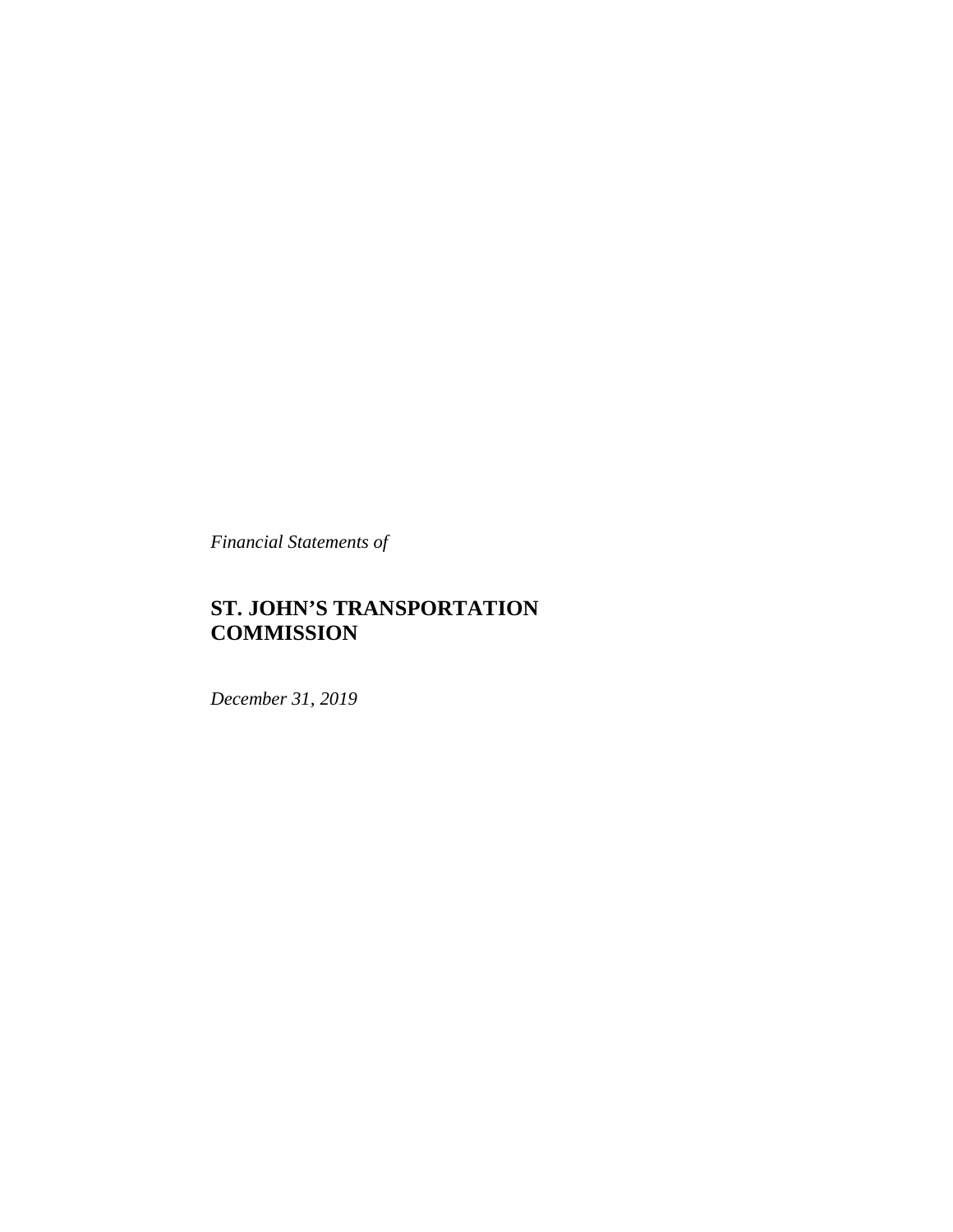# **ST. JOHN'S TRANSPORTATION COMMISSION December 31, 2019**

# **Table of Contents**

|                                                                           | Page           |
|---------------------------------------------------------------------------|----------------|
| <b>Statement of Responsibility</b>                                        | $\mathbf{1}$   |
| <b>Independent Auditor's Report</b>                                       | $2 - 3$        |
| <b>Statement of Operations and Accumulated Surplus</b>                    | $\overline{4}$ |
| <b>Statement of Financial Position</b>                                    | 5              |
| Statement of Changes in Net Debt                                          | 6              |
| <b>Statement of Cash Flows</b>                                            | $\overline{7}$ |
| Notes to the Financial Statements                                         | $8 - 19$       |
| Schedules of Expenses                                                     | $20 - 21$      |
| Schedule of Tangible Capital Assets                                       | 22             |
| Schedule of Age-Friendly Newfoundland and Labrador Transportation Project | 23             |
| Schedule of Accessible Services                                           | 24             |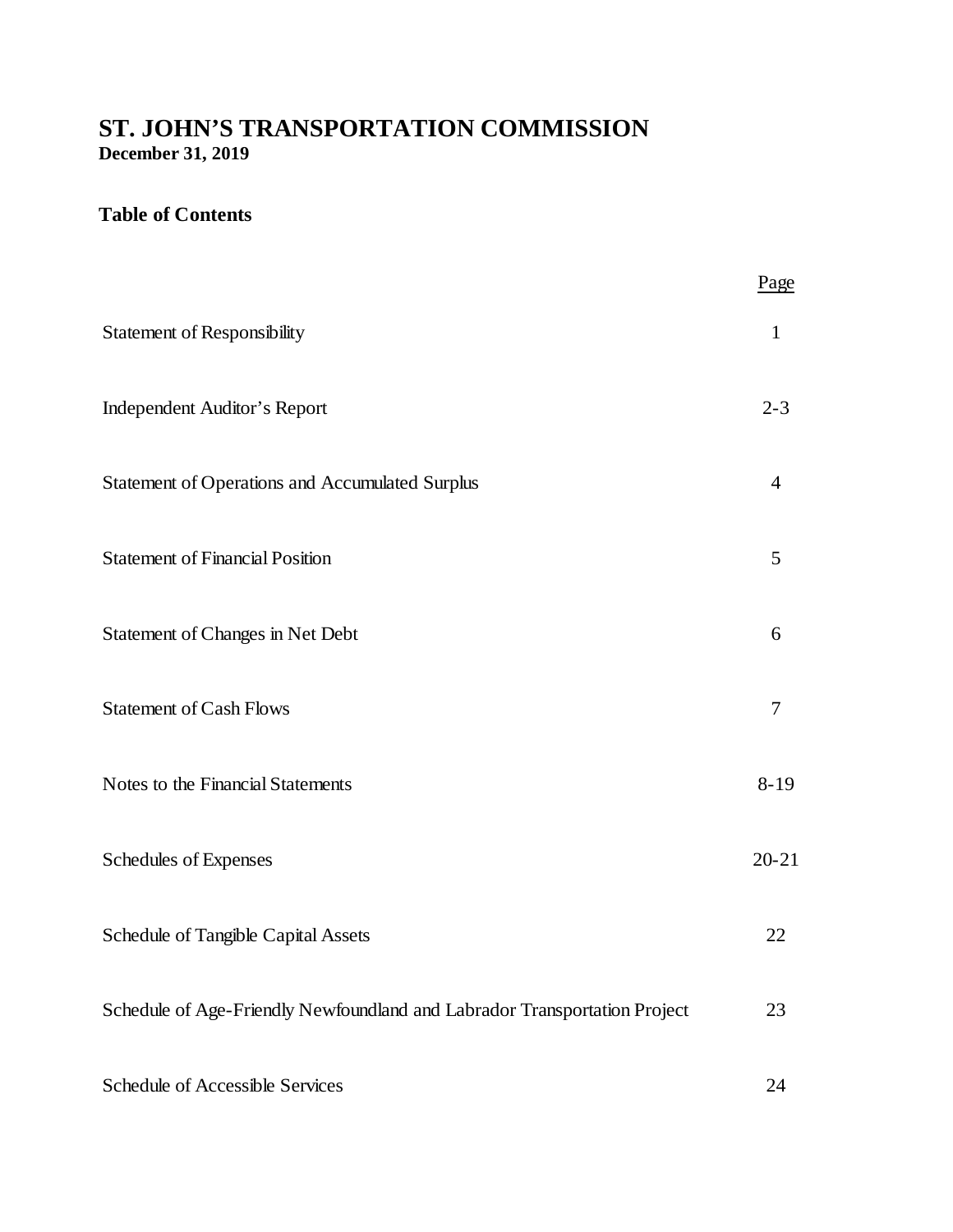#### **Statement of Responsibility**

The accompanying financial statements are the responsibility of the management of the St. John's Transportation Commission (the "Commission") and have been prepared in compliance with legislation, and in accordance with public sector accounting standards established by the Public Sector Accounting Board of the Chartered Professional Accountants of Canada.

In carrying out its responsibilities, management maintains appropriate systems of internal and administrative controls designed to provide reasonable assurance that transactions are executed in accordance with proper authorization, that assets are properly accounted for and safeguarded, and that financial information produced is relevant and reliable.

The Finance Committee of the Commission met with management and its external auditors to review a draft of the financial statements and to discuss any significant financial reporting or internal control matters prior to their approval of the finalized financial statements.

BDO Canada LLP, as the Commission's appointed independent external auditors, has audited the financial statements. The auditor's report is addressed to the Commissioners and appears on the following page. Their opinion is based upon an examination conducted in accordance with Canadian generally accepted auditing standards, performing such tests and other procedures as they consider necessary to obtain reasonable assurance that the financial statements are free of material misstatement and present fairly the financial position, operations, changes in net debt and cash flows of the Commission in accordance with Canadian public sector accounting standards.

Chair Commissioner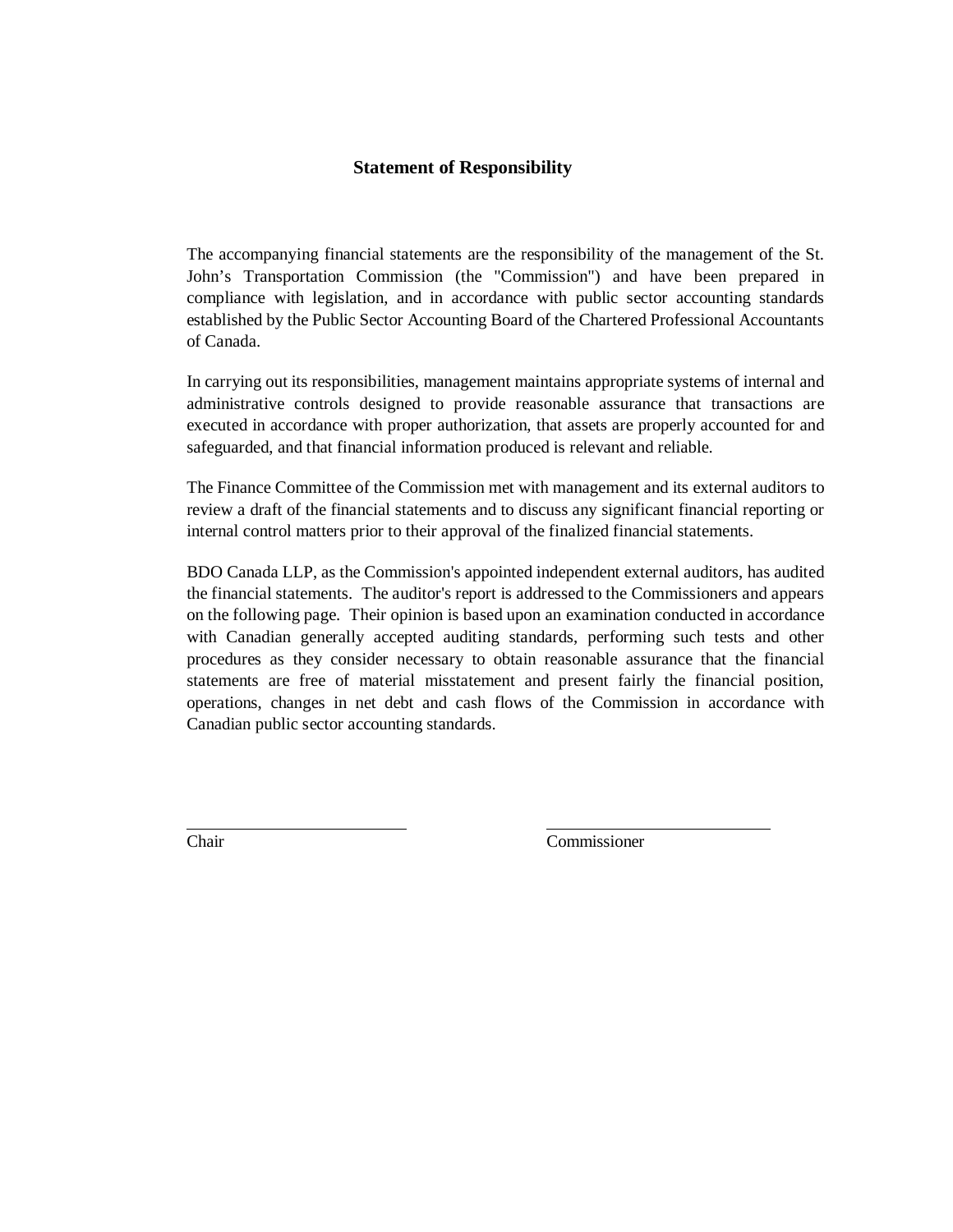

www.bdo.ca

#### **Independent Auditor's Report**

**To the Commissioners of St. John's Transportation Commission**

**Opinion**

We have audited the financial statements of the St. John's Transportation Commission (the "Commission"), which comprise the statement of financial position as at December 31, 2019, the statements of operations and accumulated surplus, changes in net debt and cash flows for the year then ended, and notes to the financial statements, including a summary of significant accounting policies and other explanatory information.

In our opinion, the accompanying financial statements present fairly, in all material respects, the financial position of the Commission as at December 31, 2019, and its results of operations, its change in net debt and cash flows for the year then ended in accordance with Canadian public sector accounting standards.

#### **Basis for Opinion**

We conducted our audit in accordance with Canadian generally accepted auditing standards. Our responsibilities under those standards are further described in the *Auditor's Responsibilities for the Audit of the Financial Statements* section of our report. We are independent of the Commission in accordance with the ethical requirements that are relevant to our audit of the financial statements in Canada, and we have fulfilled our other ethical responsibilities in accordance with these requirements. We believe that the audit evidence we have obtained is sufficient and appropriate to provide a basis for our opinion.

**Responsibilities of Management and Those Charged with Governance for the Financial Statements**

Management is responsible for the preparation and fair presentation of the financial statements in accordance with Canadian public sector accounting standards, and for such internal control as management determines is necessary to enable the preparation of financial statements that are free from material misstatement, whether due to fraud or error.

In preparing the financial statements, management is responsible for assessing the Commission's ability to continue as a going concern, disclosing, as applicable, matters related to going concern and using the going concern basis of accounting unless management either intends to liquidate the Commission or to cease operations, or has no realistic alternative but to do so.

Those charged with governance are responsible for overseeing the Commission's financial reporting process.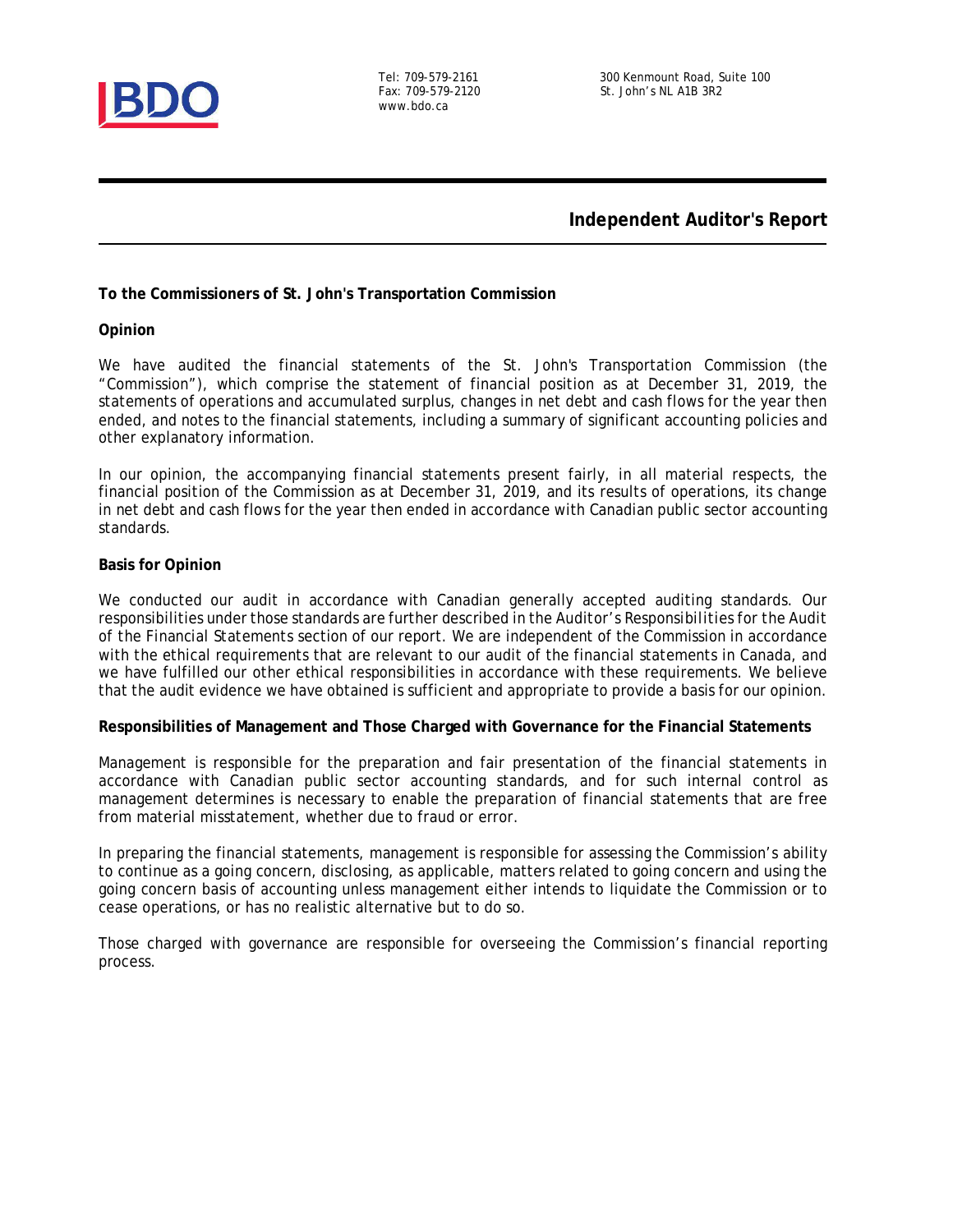

**Auditor's Responsibilities for the Audit of the Financial Statements**

Our objectives are to obtain reasonable assurance about whether the financial statements as a whole are free from material misstatement, whether due to fraud or error, and to issue an auditor's report that includes our opinion. Reasonable assurance is a high level of assurance, but is not a guarantee that an audit conducted in accordance with Canadian generally accepted auditing standards will always detect a material misstatement when it exists. Misstatements can arise from fraud or error and are considered material if, individually or in the aggregate, they could reasonably be expected to influence the economic decisions of users taken on the basis of these financial statements.

As part of an audit in accordance with Canadian generally accepted auditing standards, we exercise professional judgment and maintain professional skepticism throughout the audit. We also:

- Identify and assess the risks of material misstatement of the financial statements, whether due to fraud or error, design and perform audit procedures responsive to those risks, and obtain audit evidence that is sufficient and appropriate to provide a basis for our opinion. The risk of not detecting a material misstatement resulting from fraud is higher than for one resulting from error, as fraud may involve collusion, forgery, intentional omissions, misrepresentations, or the override of internal control.
- Obtain an understanding of internal control relevant to the audit in order to design audit procedures that are appropriate in the circumstances, but not for the purpose of expressing an opinion on the effectiveness of the Commission's internal control.
- Evaluate the appropriateness of accounting policies used and the reasonableness of accounting  $\bullet$ estimates and related disclosures made by management.
- Conclude on the appropriateness of management's use of the going concern basis of accounting and, based on the audit evidence obtained, whether a material uncertainty exists related to events or conditions that may cast significant doubt on the Commission's ability to continue as a going concern. If we conclude that a material uncertainty exists, we are required to draw attention in our auditor's report to the related disclosures in the financial statements or, if such disclosures are inadequate, to modify our opinion. Our conclusions are based on the audit evidence obtained up to the date of our auditor's report. However, future events or conditions may cause the Commission to cease to continue as a going concern.
- Evaluate the overall presentation, structure and content of the financial statements, including  $\bullet$ the disclosures, and whether the financial statements represent the underlying transactions and events in a manner that achieves fair presentation.

We communicate with those charged with governance regarding, among other matters, the planned scope and timing of the audit and significant audit findings, including any significant deficiencies in internal control that we identify during our audit.

# BDO Canada LLP

Chartered Professional Accountants

St. John's, Newfoundland and Labrador May 20, 2020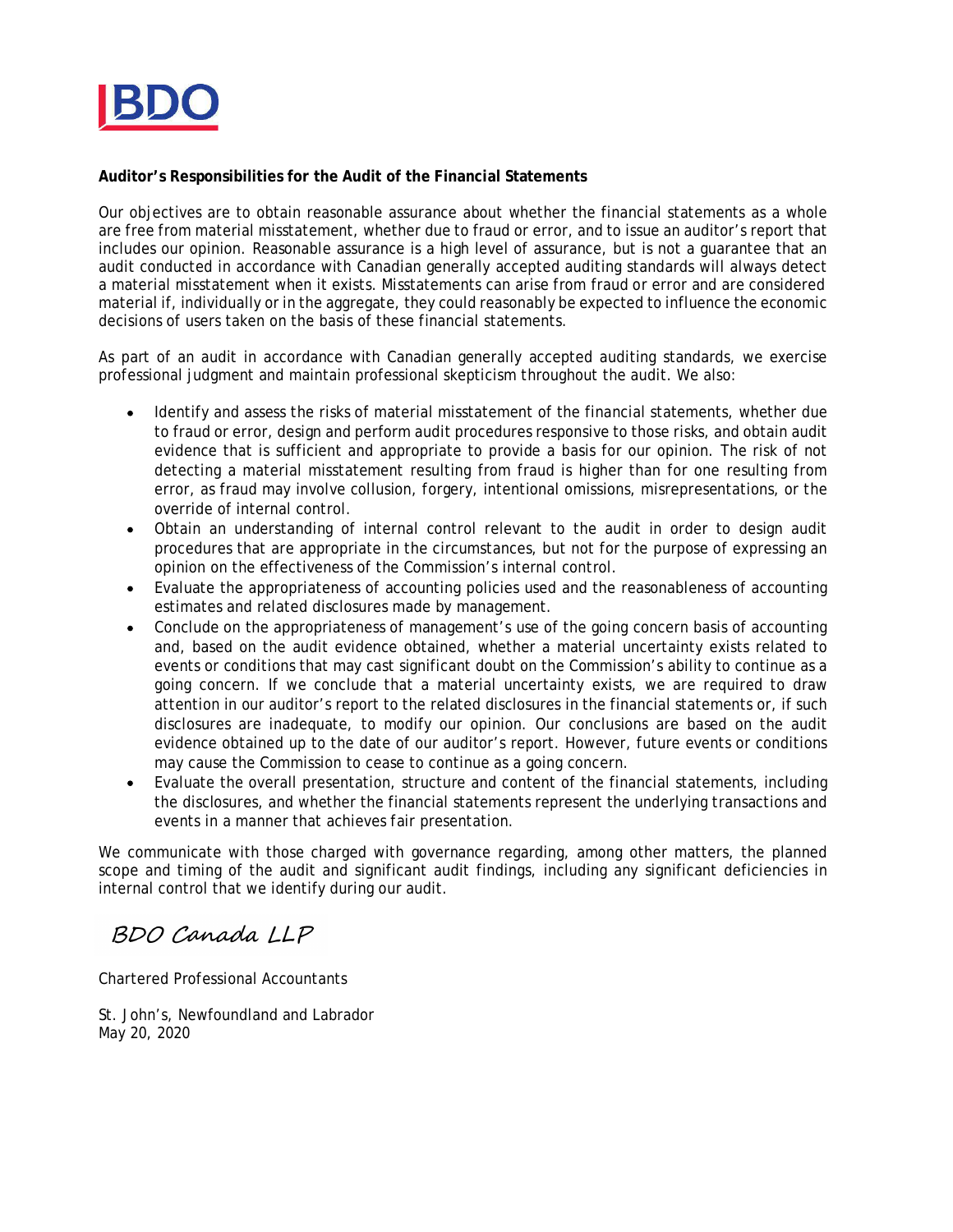### **Statement of Operations and Accumulated Surplus**

| Year ended December 31, 2019                         | (Note 14)     |               |             |
|------------------------------------------------------|---------------|---------------|-------------|
|                                                      | <b>Budget</b> | <b>Actual</b> | Actual      |
|                                                      | 2019          | 2019          | 2018        |
|                                                      | \$            | \$            | \$          |
| <b>Operating revenues</b>                            |               |               |             |
| Municipal funding (Note 12)                          | 17,968,300    | 17,968,300    | 17,606,020  |
| Passenger fares                                      | 5,628,440     | 6,130,522     | 5,764,073   |
| City of Mount Pearl                                  | 1,080,240     | 1,054,715     | 1,045,561   |
| Accessible services (Note 15)                        | 428,090       | 456,915       | 428,220     |
| Town of Paradise                                     | 282,270       | 284,505       | 277,864     |
| Transit advertising                                  | 277,000       | 151,178       | 188,602     |
| Sundry                                               | 108,000       | 90,226        | 133,269     |
| Community Bus (Schedule 5)                           | 100,000       | 120,098       | 120,719     |
| The LINK                                             | 36,250        | 41,974        | 77,778      |
| <b>Bus</b> charters                                  | 43,400        | 43,337        | 38,661      |
| Interest                                             | 12,000        | 35,308        | 28,713      |
| Government grant - other                             |               |               | 1,734       |
|                                                      | 25,963,990    | 26,377,078    | 25,711,214  |
| <b>Operating expenses</b><br>Operations (Schedule 1) | 9,983,330     | 9,871,518     | 9,818,772   |
| Maintenance (Schedule 2)                             | 4,395,800     | 4,331,725     | 4,131,023   |
| Finance and administration (Schedule 3)              | 3,301,553     | 3,638,803     | 3,114,521   |
| Accessible services (Note 15)                        | 4,283,620     | 4,942,455     | 4,424,385   |
| Pension benefits (Note 6)                            | 2,243,743     | 2,035,834     | 1,635,498   |
| Amortization                                         | 3,384,270     | 3,291,703     | 3,447,958   |
| Interest on debt                                     | 237,900       | 208,854       | 228,593     |
|                                                      | 27,830,216    | 28,320,892    | 26,800,750  |
|                                                      |               |               |             |
| Annual deficit before undernoted items               | (1,866,226)   | (1,943,814)   | (1,089,536) |
| Government transfer (Note 13)                        |               | 328,454       | 1,296,127   |
| Retiring allowance benefits (Note 7)                 | (1,489)       | (46,396)      | (39, 802)   |
| Employee future benefits (Note 8)                    | (1,190,422)   | (1,190,425)   | (1,506,962) |
|                                                      |               |               |             |
| Annual deficit                                       | (3,058,137)   | (2,852,181)   | (1,340,173) |
| Surplus, beginning of the year                       | 22,397,219    | 22,397,219    | 23,737,392  |
| Surplus, end of the year                             | 19,339,082    | 19,545,038    | 22,397,219  |

See accompanying notes to the financial statements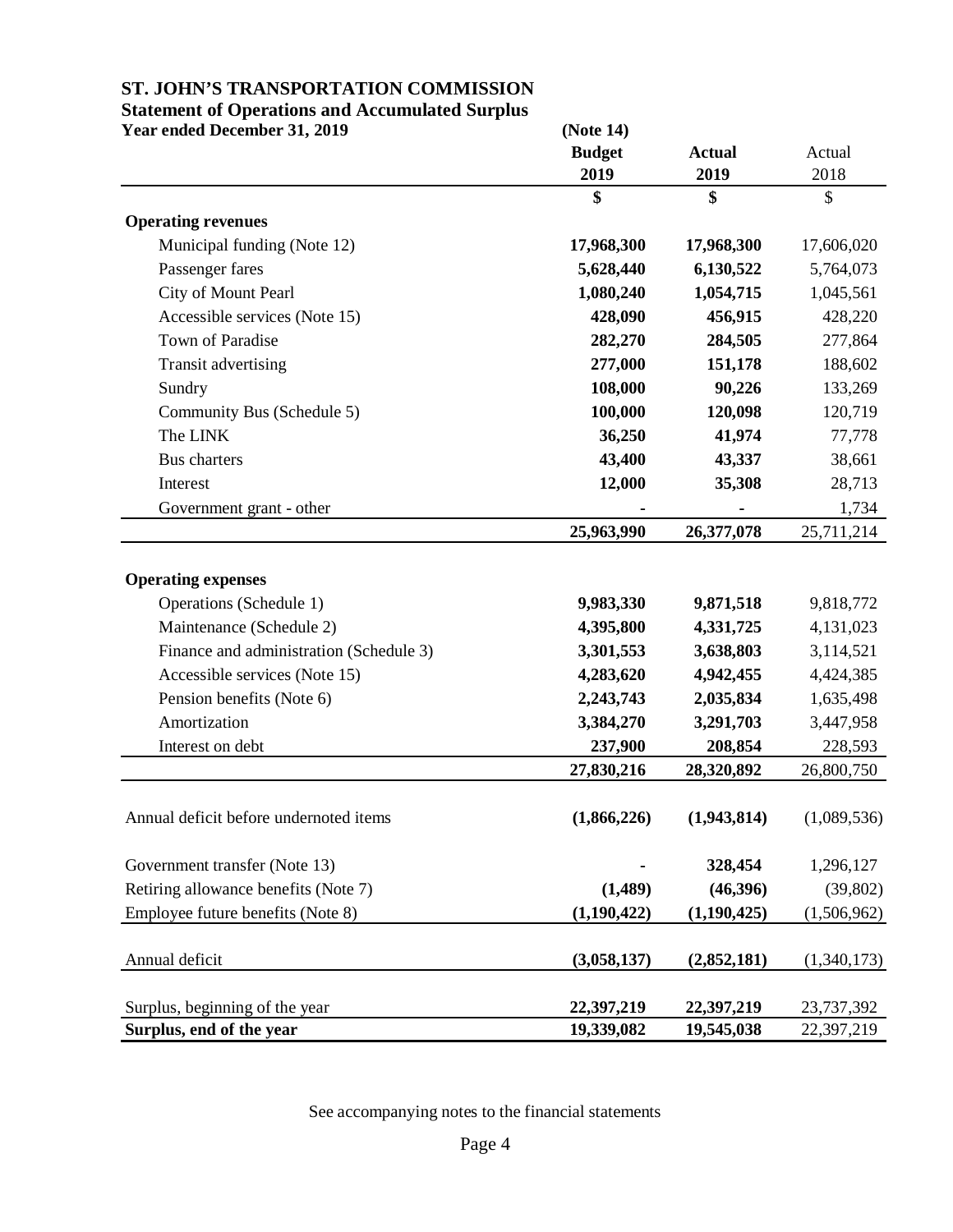### **Statement of Financial Position**

**December 31, 2019**

|                                           | 2019           | 2018         |
|-------------------------------------------|----------------|--------------|
|                                           | \$             | \$           |
| <b>Financial assets</b>                   |                |              |
| Cash                                      | 1,017,165      | 1,225,971    |
| Accounts receivable                       | 975,323        | 1,034,296    |
|                                           | 1,992,488      | 2,260,267    |
|                                           |                |              |
| <b>Financial liabilities</b>              |                |              |
| Credit facility (Note 4)                  | 5,699,000      | 7,524,000    |
| Accounts payable and accrued liabilities  | 2,307,526      | 2,130,023    |
| Retiring allowance (Note 7)               | 419,721        | 400,110      |
| Accrued pension liability (Note 6)        | 1,394,828      | 1,153,410    |
| Employee benefits payable (Note 5)        | 1,654,609      | 1,572,121    |
| Employee future benefits (Note 8)         | 14,335,113     | 13,287,606   |
|                                           | 25,810,797     | 26,067,270   |
|                                           |                |              |
| Net debt                                  | (23, 818, 309) | (23,807,003) |
|                                           |                |              |
| <b>Non-financial assets</b>               |                |              |
| Tangible capital assets (Note 3)          | 42,651,980     | 45,539,515   |
| Parts, supplies and accessories inventory | 342,345        | 297,031      |
| Prepaid expenses                          | 369,022        | 367,676      |
|                                           | 43,363,347     | 46,204,222   |
| <b>Accumulated surplus</b>                | 19,545,038     | 22,397,219   |

Chair Commissioner

\_\_\_\_\_\_\_\_\_\_\_\_\_\_\_\_\_\_\_\_\_\_\_\_\_\_\_\_\_\_\_\_

See accompanying notes to the financial statements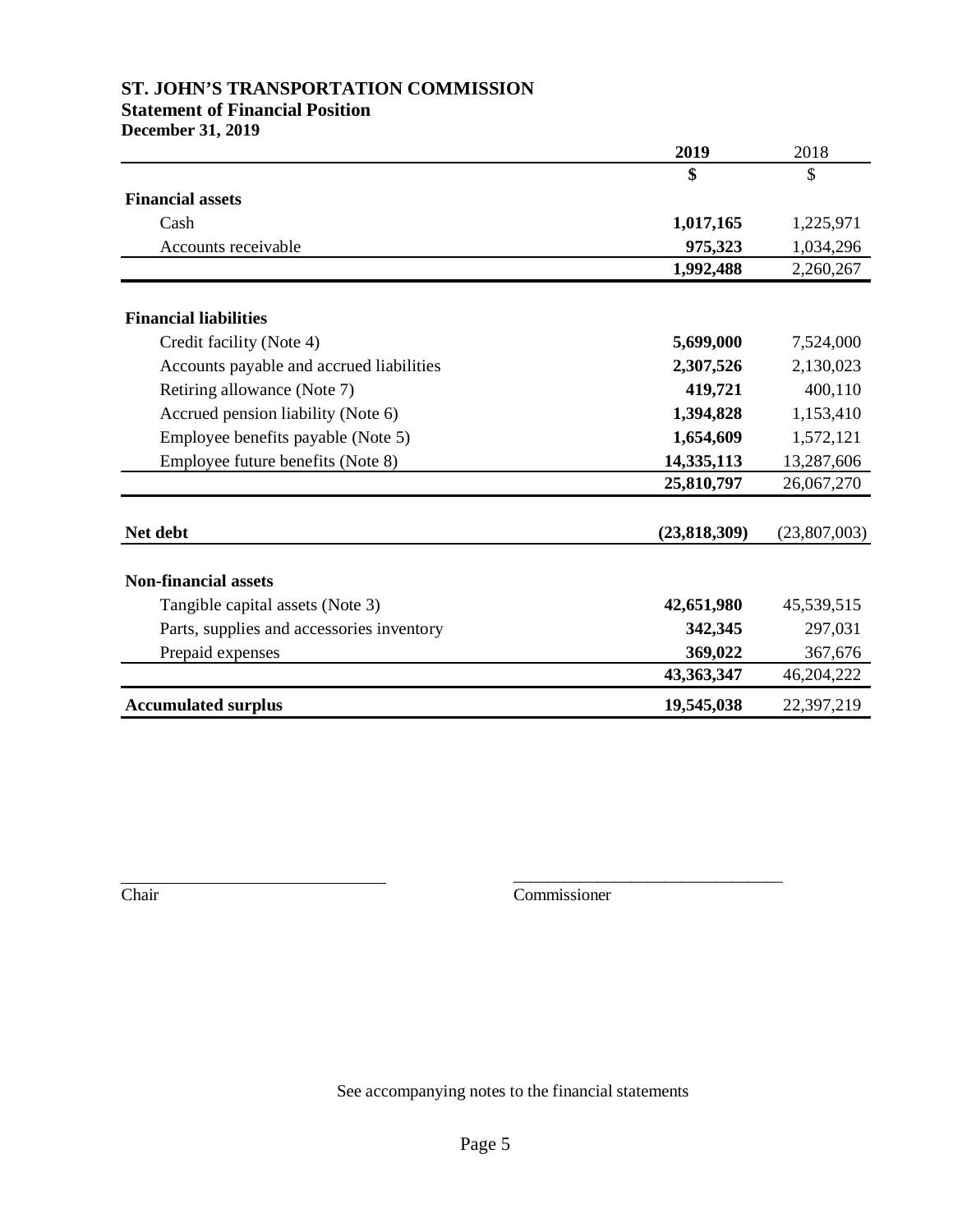## **ST. JOHN'S TRANSPORTATION COMMISSION Statement of Changes in Net Debt**

**Year Ended December 31, 2019**

|                                         | (Note 14)     |                |                |
|-----------------------------------------|---------------|----------------|----------------|
|                                         | <b>Budget</b> | <b>Actual</b>  | Actual         |
|                                         | 2019          | 2019           | 2018           |
|                                         | \$            | \$             | \$             |
| <b>Annual deficit</b>                   | (3,058,137)   | (2,852,181)    | (1,340,173)    |
| Changes in tangible capital assets      |               |                |                |
| Acquisition of tangible capital assets  | (250,000)     | (404, 168)     | (2,304,901)    |
| Disposal of tangible capital assets     |               |                | 26,596         |
| Amortization of tangible capital assets | 3,384,270     | 3,291,703      | 3,447,958      |
| Decrease in net book value of tangible  |               |                |                |
| capital assets                          | 3,134,270     | 2,887,535      | 1,169,653      |
| Changes in other non-financial assets   |               |                |                |
| Change in prepaid expenses              |               | (1,346)        | (2,421)        |
| Change in parts, supplies and           |               |                |                |
| accessories, net of usage               |               | (45,314)       | 283            |
| Increase in non-financial assets        |               | (46, 660)      | (2,138)        |
| Increase in net debt                    | 76,133        | (11,306)       | (172, 658)     |
| Net debt, beginning of year             | (23,807,003)  | (23,807,003)   | (23, 634, 345) |
| Net debt, end of year                   | (23,730,870)  | (23, 818, 309) | (23,807,003)   |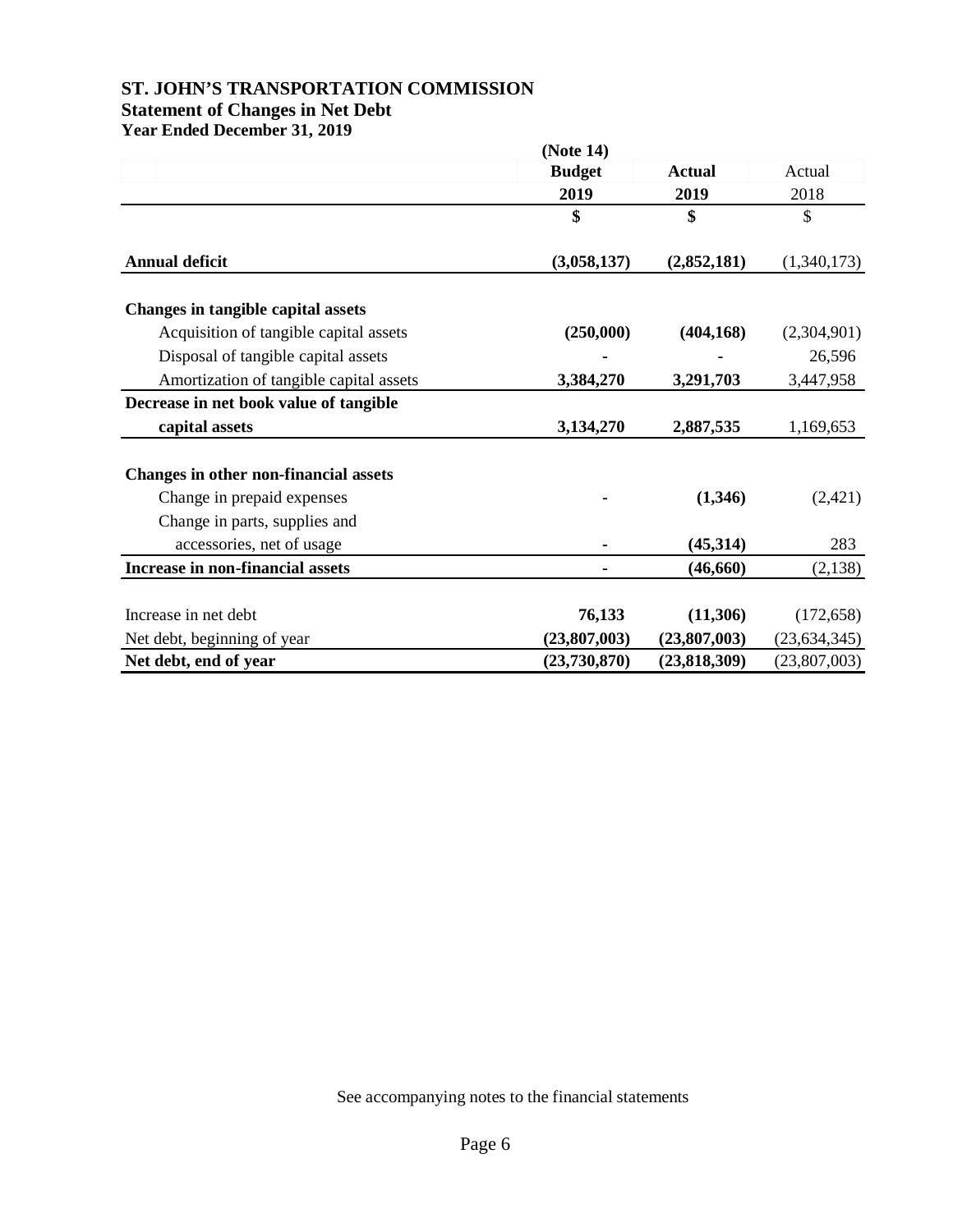### **Statement of Cash Flows Year Ended December 31, 2019**

|                                                 | 2019        | 2018          |
|-------------------------------------------------|-------------|---------------|
|                                                 | \$          | \$            |
| <b>Operating transactions</b>                   |             |               |
| Annual deficit                                  | (2,852,181) | (1,340,173)   |
| Adjustments for:                                |             |               |
| Amortization of tangible capital assets         | 3,291,703   | 3,447,958     |
| Loss on disposal of tangible capital assets     |             | 19,569        |
|                                                 | 439,522     | 2,127,354     |
| Change in other (Note 9)                        | 1,580,840   | 1,273,191     |
|                                                 | 2,020,362   | 3,400,545     |
| <b>Capital transactions</b>                     |             |               |
| Acquisition of tangible capital assets          | (404, 168)  | (2,304,901)   |
| Proceeds on disposal of tangible capital assets |             | 7,027         |
|                                                 | (404, 168)  | (2, 297, 874) |
| <b>Financing transaction</b>                    |             |               |
| Repayments on credit facility                   | (1,825,000) | (824,000)     |
| Net (decrease) increase in cash                 | (208, 806)  | 278,671       |
| Cash, beginning of year                         | 1,225,971   | 947,300       |
| Cash, end of year                               | 1,017,165   | 1,225,971     |

Supplemental cash flow information (Note 9)

See accompanying notes to the financial statements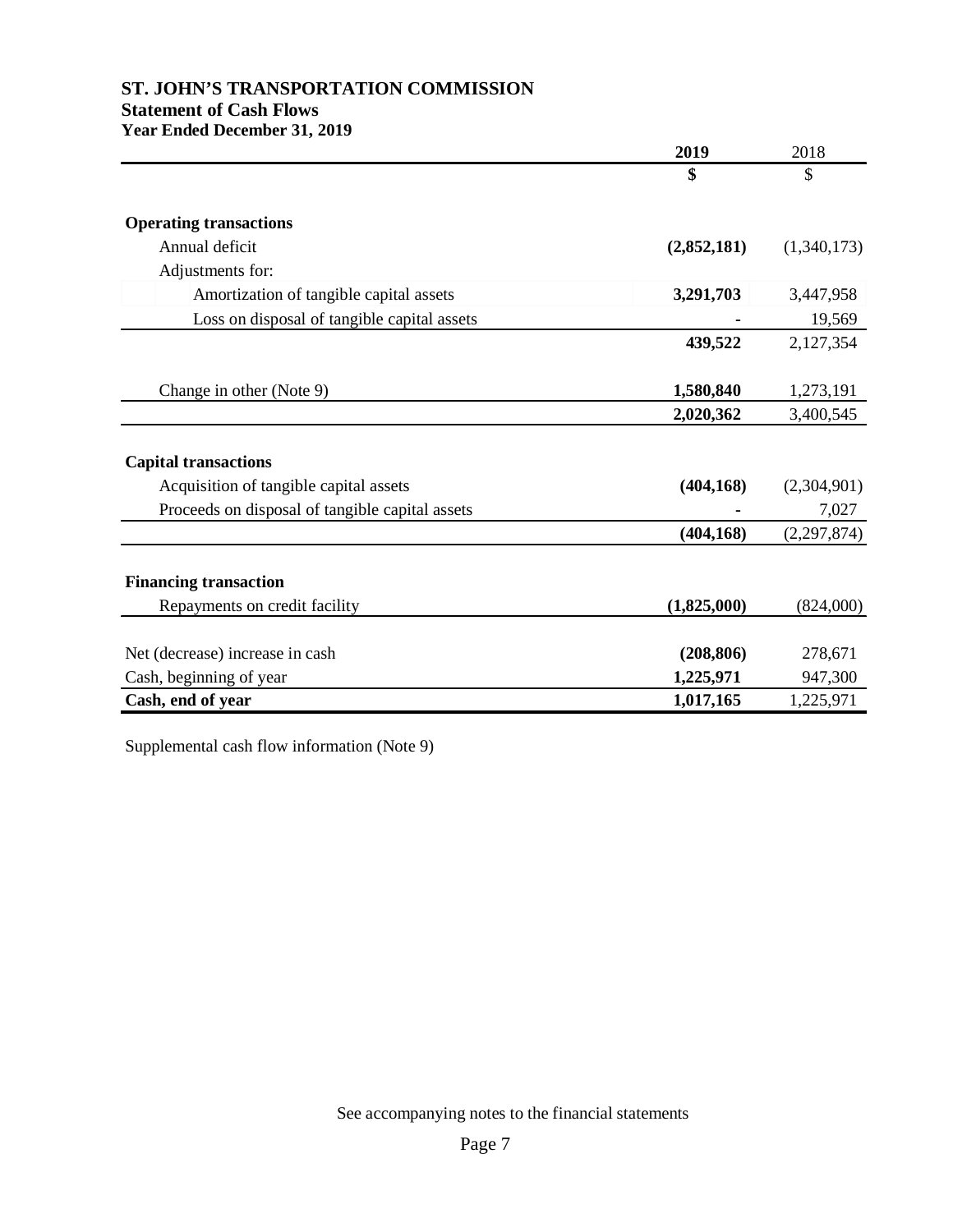#### **1. NATURE OF OPERATIONS**

The St. John's Transportation Commission (the "Commission") was established by the City of St. John's (the "City") under the provisions of the City of St. John's Act and has the sole responsibility of operating a public transit service (including para-transit service) in St. John's and environs.

### **2. SIGNIFICANT ACCOUNTING POLICIES**

These financial statements have been prepared by management in accordance with Canadian public sector accounting standards ("PSAS") as established by the Public Sector Accounting Board ("PSAB") of the Chartered Professional Accountants of Canada ("CPA Canada"), and reflect the following significant accounting policies:

#### *Revenue recognition*

a) Municipal funding and Government grants

Municipal funding is authorized by the City after the Commission's operating budget has been approved.

Government grants and transfers are recognized as revenue in the financial period in which events give rise to the transfer occurring, providing the transfers are authorized, any eligibility criteria and related stipulations have been met including performance and return requirements, and reasonable estimates of the amount can be determined.

b) City of Mount Pearl and Town of Paradise

Revenues are recognized when services performed and when collection is reasonably assured.

c) Passenger fares

Cash fares are recorded as revenue when collected. Monthly bus and semester pass sales are recorded as revenue in the period in which they are valid. 30-day bus pass sales and 10-ride passes are recorded as revenue in the period sold.

d) Other revenue

Other revenues are recognized as earned and when collection is reasonably assured.

e) Transit advertising

Revenues are recognized over the period where services have been performed and collection is reasonably assured.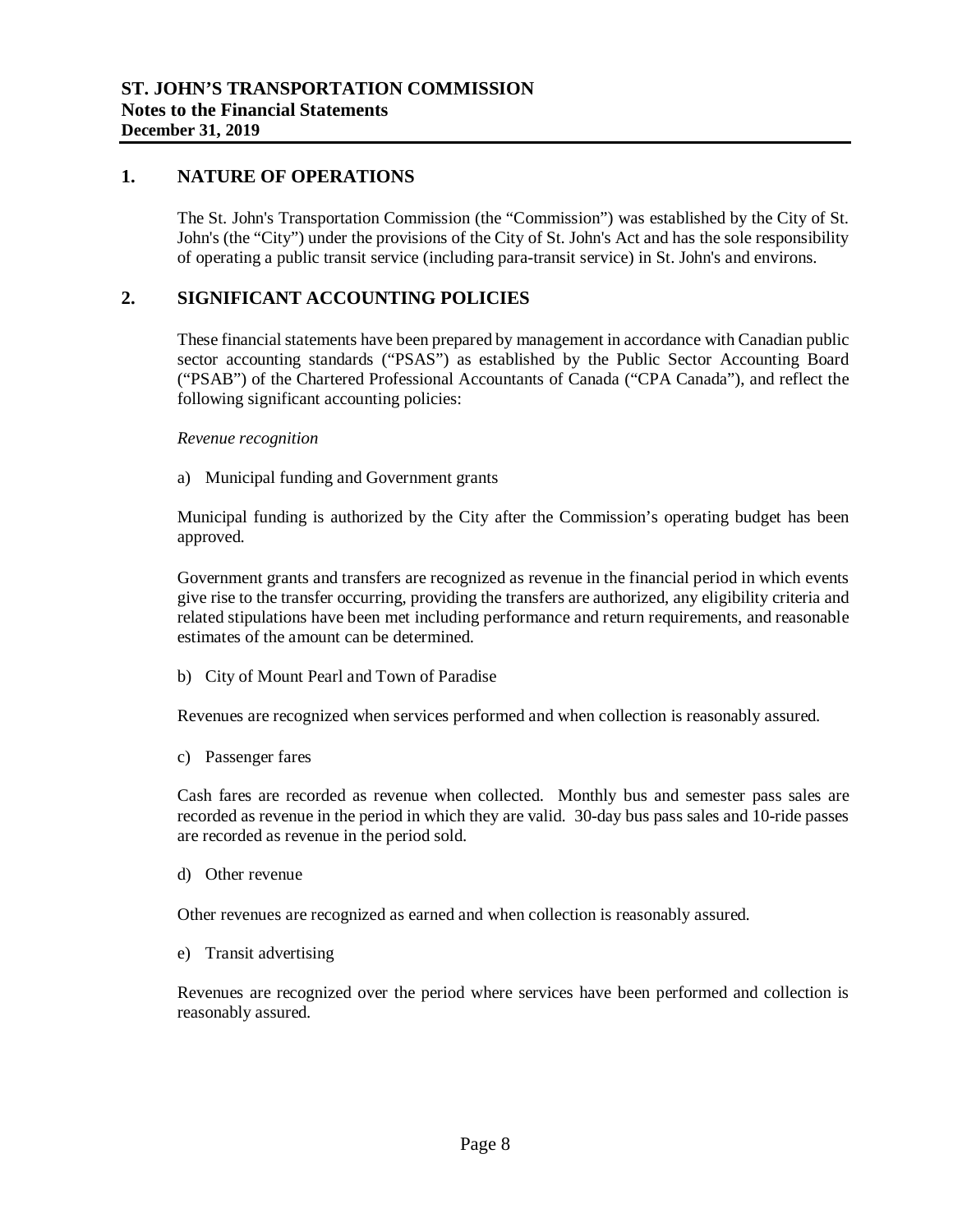### **2. SIGNIFICANT ACCOUNTING POLICIES (Continued)**

#### *Cash*

Cash and cash equivalents include cash on hand, balances with banks (net of overdrafts) and shortterm deposits with original maturities of three months or less. Bank borrowings are considered to be financing activities.

#### *Parts, supplies and accessories*

Parts, supplies and accessories are valued at the lower of average cost and replacement cost.

#### *Tangible capital assets*

Tangible capital assets are recorded at cost. Amortization is based on their estimated useful lives using the following methods and rates or term:

| <b>Buses</b>                   | 5-12 years   | straight line     |
|--------------------------------|--------------|-------------------|
| Bus operating equipment        | 7 years      | straight line     |
| <b>Buildings</b>               | 45 years     | straight line     |
| Office furniture and equipment | $5-15$ years | straight line     |
| Garage equipment               | 15 years     | straight line     |
| Vehicles                       | 7 years      | straight line     |
| Land improvements              | 4%           | declining balance |
| <b>Building systems</b>        | 20 years     | straight line     |
| Fareboxes                      | 7 years      | straight line     |

#### *Accrued pension benefits*

The Commission maintains two defined benefit plans which provide pension benefits to its union and non-union employees. The plans provide benefits based on length of service and average earnings. The Commission has adopted the following policies for its pension plans:

- (i) The cost of pensions earned by employees is actuarially determined using the projected benefit method pro-rated on service and management's best estimate of expected plan investment performance, salary escalation, and retirement ages of employees.
- (ii) For the purpose of calculating the expected return on plan assets, those assets are valued at market related value.
- (iii) Past service costs from plan amendments are amortized on a straight line basis over the average remaining service period of active employees at the date of amendment.
- (iv) The Supplementary Non-Union Employee Retirement Plan uses the same actuarial assumptions as are used for the Non-Union Plan except for the discount rate and average remaining service period for active employees.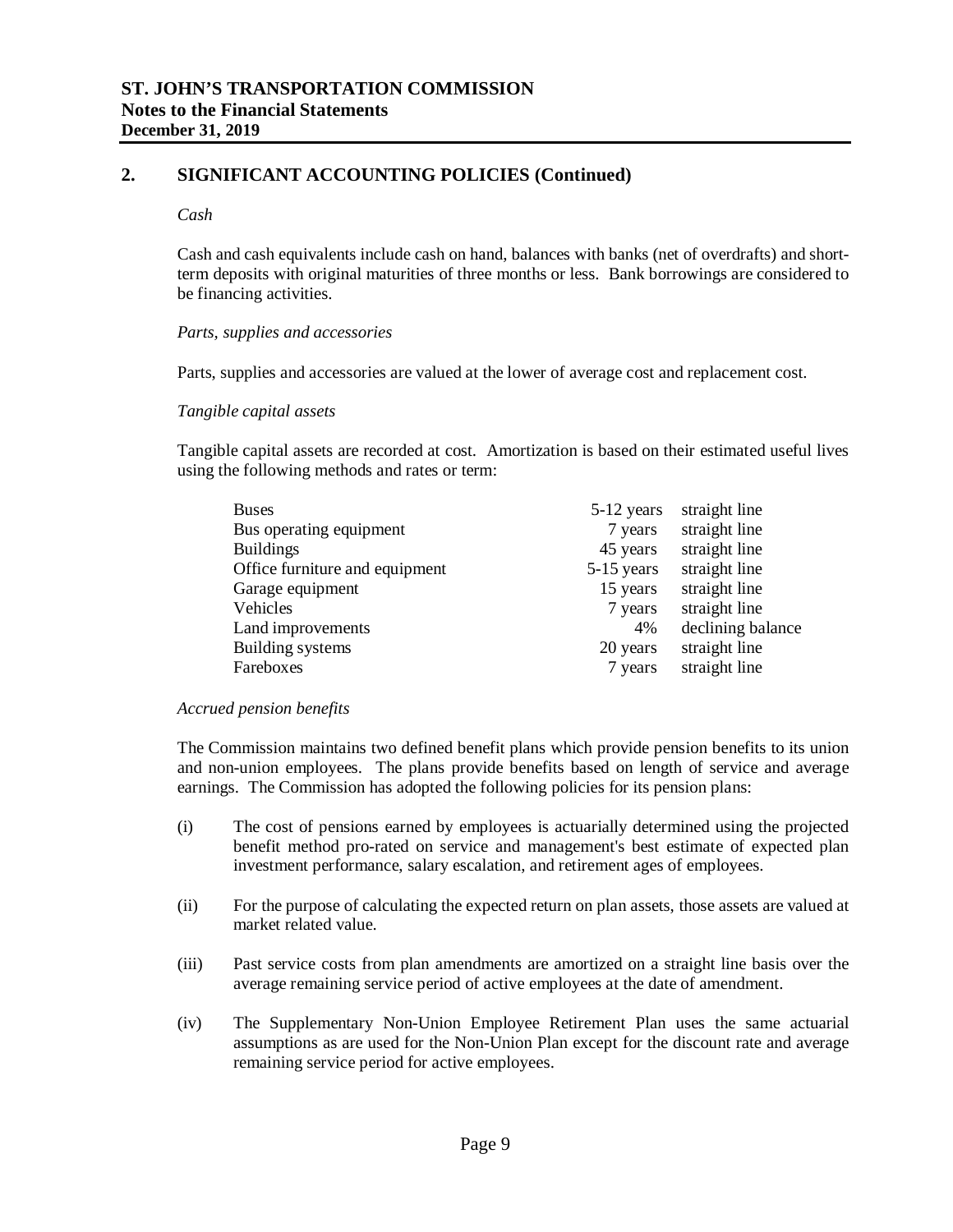### **2. SIGNIFICANT ACCOUNTING POLICIES (Continued)**

#### *Retiring allowance*

As of June 1, 2015, the Commission provides a retiring allowance to all employees who have completed at least ten (10) years of service equal to one (1) day for each year of service upon retirement. The cost and obligation of this benefit is actuarially determined using management's best estimate of assumptions and future compensation rates.

#### *Employee future benefits*

The Commission provides post-retirement benefits in the form of prescription drug coverage to both union and non-union employees and dental coverage to non-union employees. The cost and obligations of these benefits earned by employees are actuarially determined using the accrued benefit method pro-rated on service and management's best estimate of assumptions and future claim rates and costs.

#### *Use of estimates*

The preparation of financial statements in conformity with Canadian PSAS requires management to make estimates and assumptions that affect the reported amounts of assets and liabilities and disclosure of contingent assets and liabilities as at the date of the financial statements and the reported amounts of revenue and expenses during the reporting period. Estimates have been used in calculating the allowance for doubtful accounts, the useful lives of tangible capital assets, outstanding insurance claim reserves, accrued pension liability, retiring allowance, and employee future benefits. Actual results could differ from these estimates.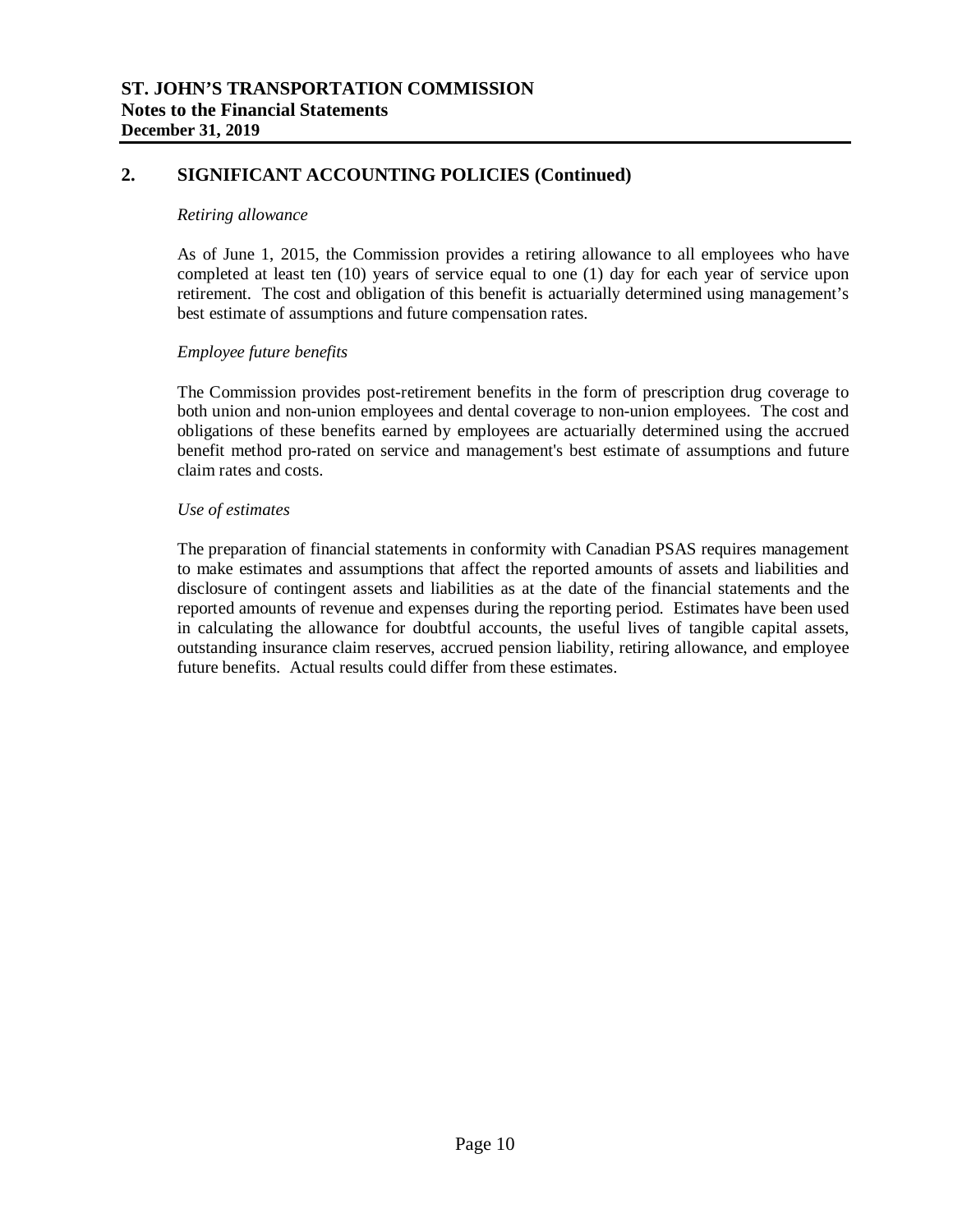### **ST. JOHN'S TRANSPORTATION COMMISSION Notes to the Financial Statements December 31, 2019**

|                                |            | 2019               |                 |            | 2018       |
|--------------------------------|------------|--------------------|-----------------|------------|------------|
|                                |            | <b>Accumulated</b> | <b>Net Book</b> |            | Net Book   |
|                                | Cost       | Amortization       | <b>Value</b>    | Cost       | Value      |
|                                | \$         | \$                 | \$              | \$         | \$         |
| <b>Buses</b>                   | 23,965,580 | 15,538,707         | 8,426,873       | 23,965,580 | 10,190,223 |
| Bus operating equipment        | 3,034,202  | 2,336,996          | 697,206         | 2,929,810  | 843,307    |
| <b>Buildings</b>               | 23,410,258 | 3,650,938          | 19,759,320      | 23,123,902 | 20,062,540 |
| Office furniture and equipment | 2,110,308  | 1,459,174          | 651,134         | 2,096,888  | 766,018    |
| Garage equipment               | 2,458,552  | 1,412,549          | 1,046,003       | 2,458,552  | 1,177,659  |
| Vehicles                       | 143,162    | 124,067            | 19,095          | 143,162    | 39,544     |
| Land                           | 5,838,356  |                    | 5,838,356       | 5,838,356  | 5,838,356  |
| Land improvements              | 1,518,816  | 335,474            | 1,183,342       | 1,518,816  | 1,232,648  |
| Building systems               | 7,171,394  | 2,140,743          | 5,030,651       | 7,171,394  | 5,389,220  |
| Fareboxes                      | 603,601    | 603,601            |                 | 603,601    |            |
|                                | 70,254,229 | 27,602,249         | 42,651,980      | 69,850,061 | 45,539,515 |

**2019**

 $2010$ 

### **3. TANGIBLE CAPITAL ASSETS**

Additional information on costs related to additions, disposals and amortization is presented in Schedule 4.

### **4. CREDIT FACILITY**

The Commission has access to a \$15,000,000 credit facility, guaranteed by the City, for capital expenditures. Under the terms of its lending arrangements, the Commission issues banker's acceptances. At December 31, 2019 the outstanding banker's acceptances bore interest at 3.06% and mature on January 27, 2020. The credit facility, which was renewed on April 27, 2020, bears interest at 1.59% and matures on May 28, 2020.

### **5. EMPLOYEE BENEFITS PAYABLE (SICK PAY AND VACATION)**

Sick pay benefits accrue to employees at the rate of 12 days per year. Employees can accumulate up to 30 days of sick pay benefits to be paid to them upon retirement, termination or illness. Any excess is paid out to the employees annually.

Vacation pay accrues to employees at a rate between 4% to 12% of gross wages depending on the number of years of service.

The Commission charges operations with the amount of benefits accruing to employees in each year. The liability at December 31 is comprised of the following:

|                       | 2019      | 2018                |
|-----------------------|-----------|---------------------|
|                       |           |                     |
| Sick pay benefits     |           | 1,177,415 1,093,434 |
| Vacation pay benefits | 477,194   | 478,687             |
|                       | 1,654,609 | 1,572,121           |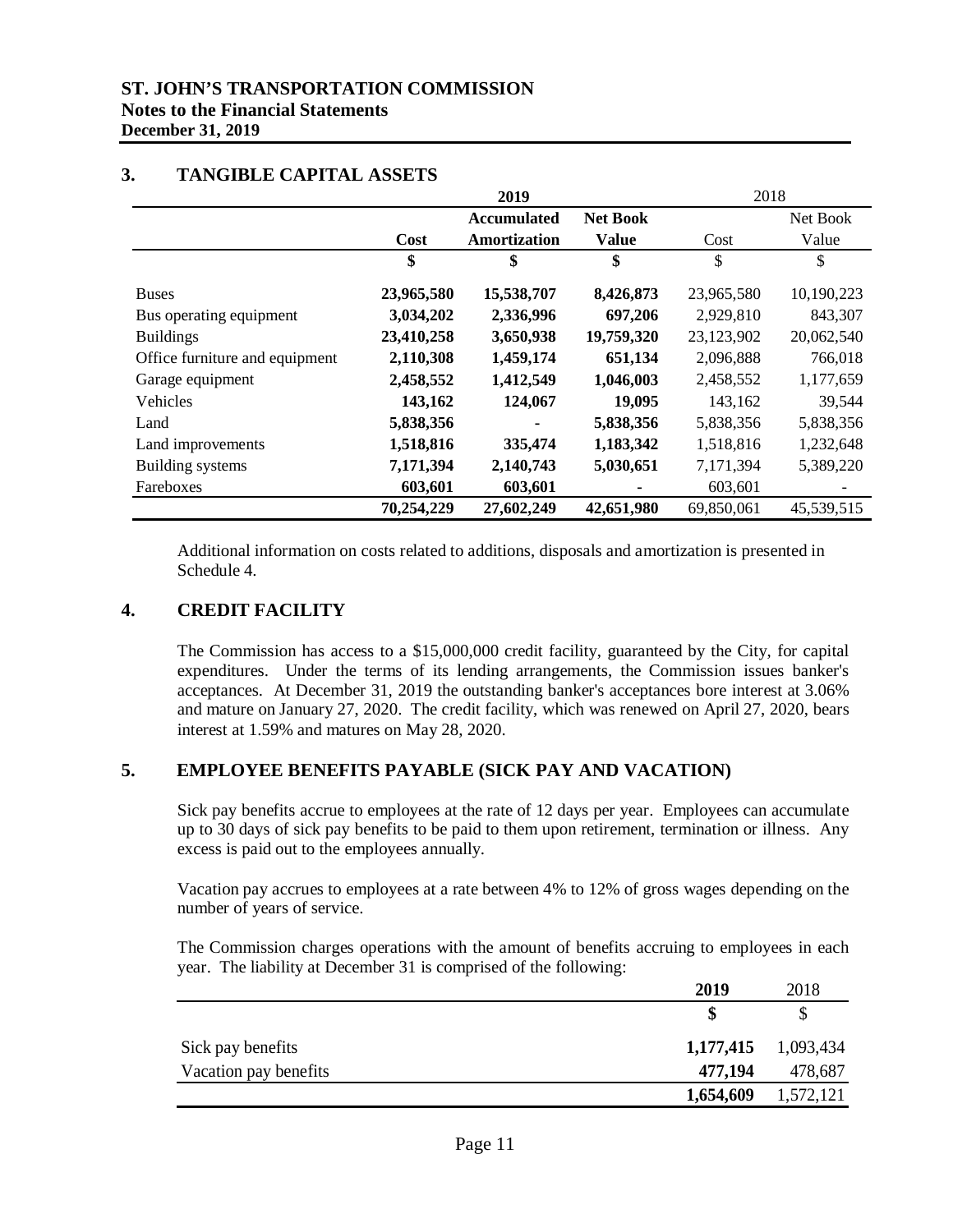#### **6. ACCRUED PENSION BENEFITS**

Based on an actuarial valuation of the plans, completed as at December 31, 2018, the following results have been extrapolated to December 31, 2019:

#### **A. Defined Benefit Pension Plan**

|                                   |              | 2019         |              |             | 2018         |             |
|-----------------------------------|--------------|--------------|--------------|-------------|--------------|-------------|
|                                   | Union        | Non-union    | <b>Total</b> | Union       | Non-union    | Total       |
|                                   | \$           | \$           | \$           | \$          | \$           | \$          |
| Accrued benefit obligation        |              |              |              |             |              |             |
| Balance, beginning of year        | 34,006,417   | 20,832,329   | 54,838,746   | 33,257,231  | 19,327,770   | 52,585,001  |
| Current service cost              | 1,262,362    | 711,064      | 1,973,426    | 1,352,973   | 681,326      | 2,034,299   |
| Interest cost                     | 1,858,737    | 1,098,481    | 2,957,218    | 1,809,516   | 1,018,826    | 2,828,342   |
| Benefits paid                     | (1,684,766)  | (528, 834)   | (2,213,600)  | (2,066,853) | (524, 430)   | (2,591,283) |
| (Gain) loss on accrued benefit    |              |              |              |             |              |             |
| obligation                        | (1,019,648)  | 439,961      | (579, 687)   | (346, 450)  | 328,837      | (17, 613)   |
| Balance, end of year              | 34,423,102   | 22,553,001   | 56,976,103   | 34,006,417  | 20,832,329   | 54,838,746  |
|                                   |              |              |              |             |              |             |
| Accrued benefit asset             |              |              |              |             |              |             |
| Fair value, beginning of year     | 31,384,461   | 17,546,964   | 48,931,425   | 32,534,470  | 17,599,524   | 50,133,994  |
| Return on plan assets             | 4,152,649    | 2,471,150    | 6,623,799    | (820,211)   | (499,799)    | (1,320,010) |
| Benefits paid                     | (1,684,766)  | (528, 834)   | (2,213,600)  | (2,066,853) | (524, 430)   | (2,591,283) |
| Employer contributions to plan    | 1,052,759    | 741,657      | 1,794,416    | 1,126,500   | 722,629      | 1,849,129   |
| Employee contributions to plan    | 600,756      | 264,253      | 865,009      | 610,555     | 249,040      | 859,595     |
| Fair value, end of year           | 35,505,859   | 20,495,190   | 56,001,049   | 31,384,461  | 17,546,964   | 48,931,425  |
|                                   |              |              |              |             |              |             |
| Funded status - deficit           | (1,082,757)  | 2,057,811    | 975,054      | 2,621,956   | 3,285,365    | 5,907,321   |
| Unamortized amounts               | 1,181,271    | (905, 592)   | 275,679      | (2,535,324) | (2,339,540)  | (4,874,864) |
| <b>Accrued pension liability</b>  | 98,514       | 1,152,219    | 1,250,733    | 86,632      | 945,825      | 1,032,457   |
|                                   |              |              |              |             |              |             |
| Net benefit expense for the year  |              |              |              |             |              |             |
| Current service cost              | 1,262,362    | 711,064      | 1,973,426    | 1,352,973   | 681,326      | 2,034,299   |
| Interest cost                     | 133,451      | 164,742      | 298,193      | 29,190      | 83,111       | 112,301     |
| Amortization of gains/losses      | 269,584      | 336,498      | 606,082      | 153,765     | 179,872      | 333,637     |
| Employee contributions            | (600, 756)   | (264, 253)   | (865,009)    | (610, 555)  | (249,040)    | (859, 595)  |
|                                   | 1,064,641    | 948,051      | 2,012,692    | 925,373     | 695,269      | 1,620,642   |
|                                   |              |              |              |             |              |             |
| Significant assumptions used      |              |              |              |             |              |             |
| Discount rate                     | 5.35%        | 5.10%        |              | 5.50%       | 5.25%        |             |
| Expected long-term rate of return |              |              |              |             |              |             |
| on plan assets                    | 5.50%        | 5.25%        |              | 5.50%       | 5.25%        |             |
| Rate of compensation increase     |              |              |              |             |              |             |
| 2018                              |              |              |              | 5.00%       | 5.00%        |             |
| 2019 and after                    | 2.00%        | 2.00%        |              | 2.00%       | 2.00%        |             |
| Average remaining service period  |              |              |              |             |              |             |
| for active employees              | $14.6$ years | $10.3$ years |              | 15.5 years  | $10.6$ years |             |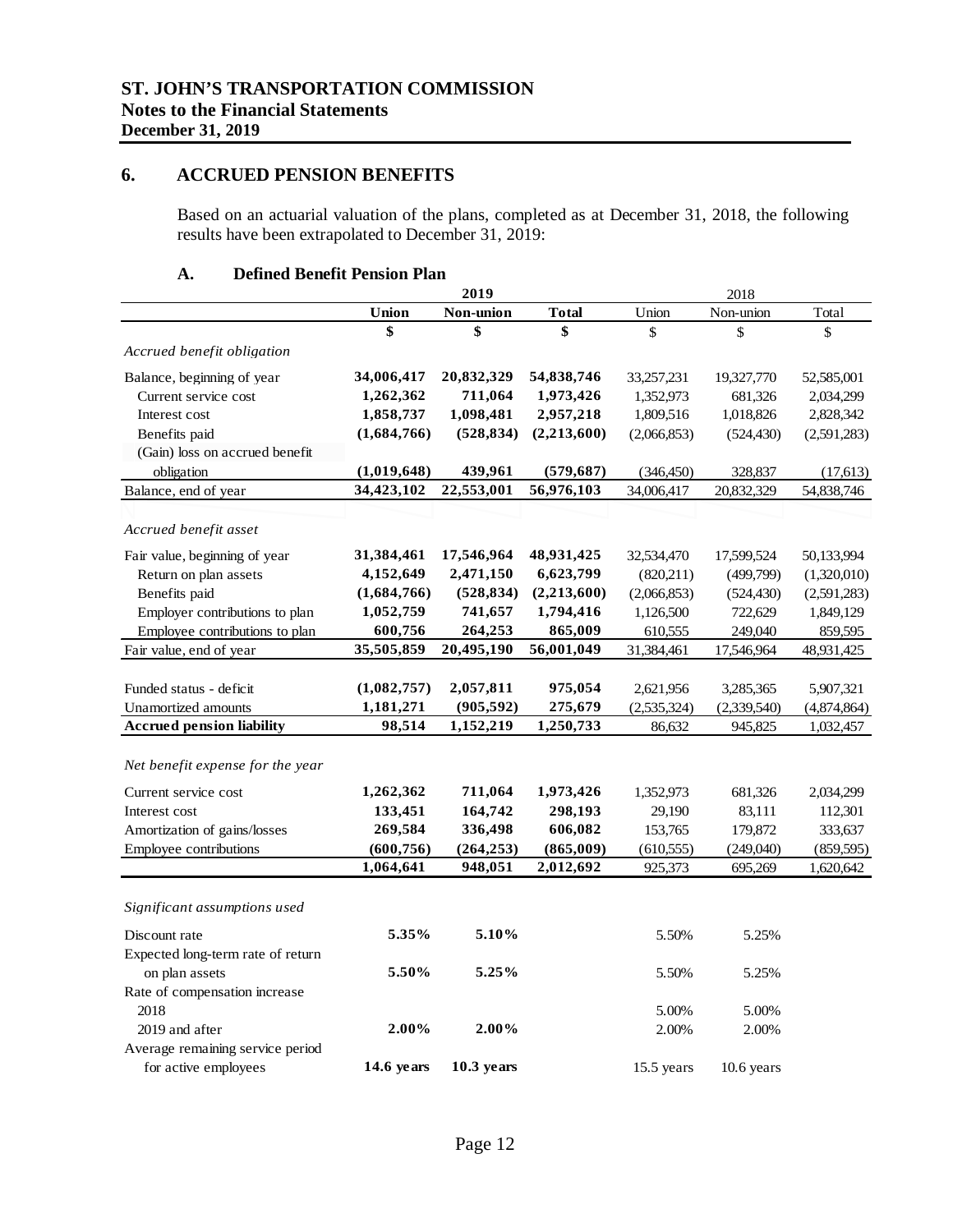#### **6. ACCRUED PENSION BENEFITS (Continued)**

The plans asset mix at December 31, 2019 was:

| Equities                        | 71.5%       |
|---------------------------------|-------------|
| <b>Bonds</b>                    | 26.8%       |
| Cash and short-term investments | 1.7%        |
|                                 | <b>100%</b> |

During 2016 the Commission agreed on a new pension plan structure for both union and non-union groups. This agreement effectively closed the defined benefit plan to new entrants as of May 1, 2016 and increased the existing employee contributions from 8.16% to 9.00% of earnings. Employees in the defined benefit plan as of that date will continue to accrue benefits under the defined benefit plan.

Employees hired on or after May 1, 2016 will be enrolled under a defined contribution component of the pension plan consisting of employee contributions with a matching employer contribution of up to 7.00% of earnings. During 2019 the Commission expensed \$51,671 (2018 - \$25,105) related to the defined contribution plan.

Subsequent to year end, the COVID-19 outbreak (Note 16) had a significant effect on the financial markets. The Commission's investments held in the defined benefit pension plan are reported in these financial statements at their fair values on December 31, 2019, by way of a reduction in the pension liability. As of April 30, 2020, the TSX Composite Index has declined by approximately 20%. Although market volatility impacts the value of the accrued pension liability, this is not expected to significantly impact the services the Commission is able to provide in the future. The extent of any future impact on the Commission's defined benefit pension plan as a result of COVID-19 is unknown.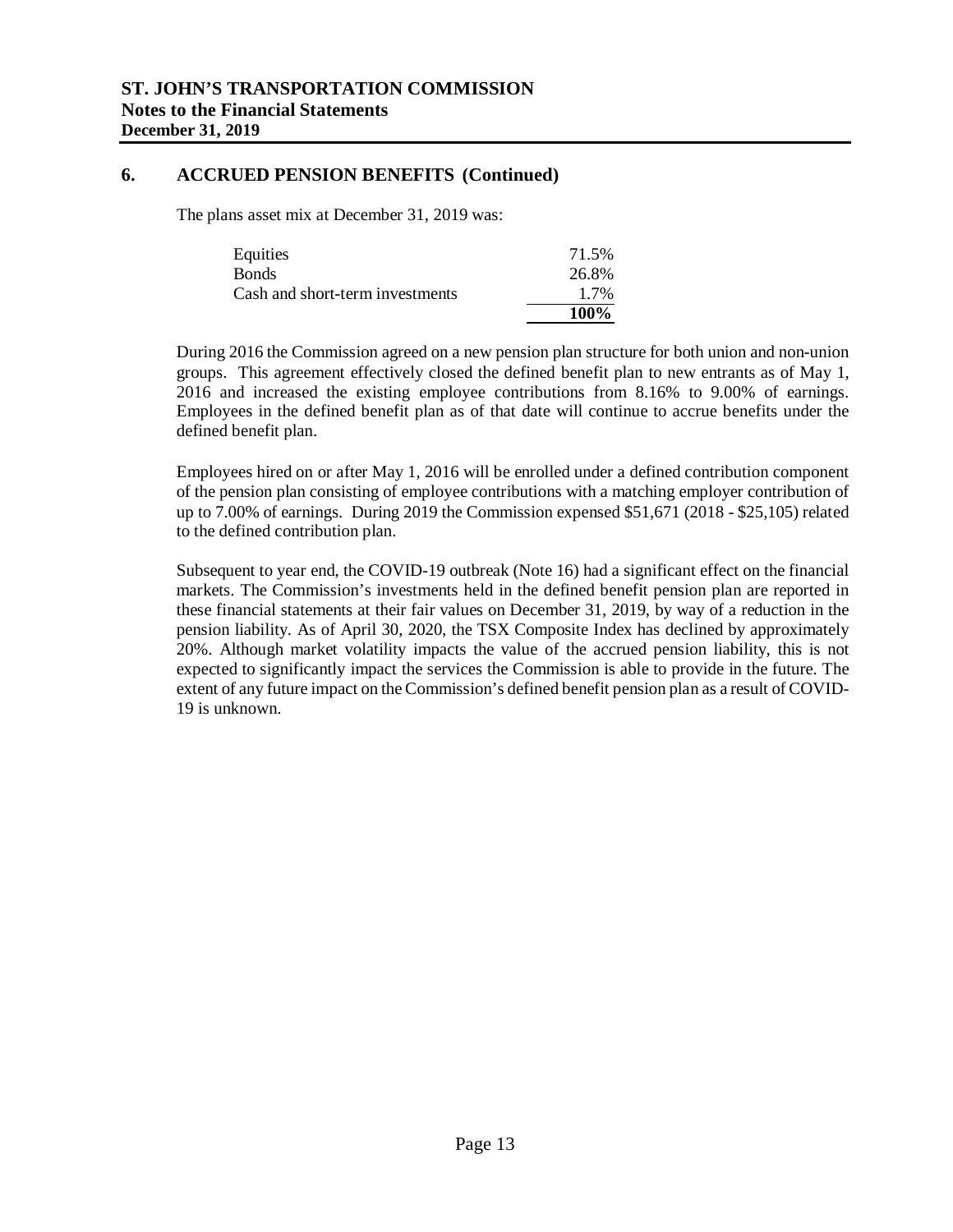### **6. ACCRUED PENSION BENEFITS (Continued)**

#### **B. Supplementary Executive Retirement Plan**

A Supplementary Executive Retirement Plan (SERP) was established on September 1, 2016 to provide retirement benefits to members of the non-union plan in respect to earnings in excess of those on which benefits can be provided under the defined benefits provisions of the non-union plan.

| 2019      | 2018      |
|-----------|-----------|
| \$        | \$        |
|           |           |
| 193,831   | 144,168   |
| 7,633     | 5,900     |
| 7,412     | 5,149     |
| (21, 197) | 38,614    |
| 187,679   | 193,831   |
|           |           |
| 187,679   | 193,831   |
| (43,584)  | (72, 878) |
| 144,095   | 120,953   |
|           |           |
| 7,633     | 5,900     |
| 7,412     | 5,149     |
| 8,097     | 3,807     |
| 23,142    | 14,856    |
|           |           |

The significant actuarial assumptions used in measuring the SERP are the same as those used for the non-union plan with the exception of the discount rate of  $3.17\%$  (2018 –  $3.75\%$ ) and the average remaining service period for active employees used of 8.0 years (2018 – 9.0 years).

#### **C. Accrued Pension Liability**

|                      | 2019      | 2018      |
|----------------------|-----------|-----------|
|                      | \$        |           |
| Defined Benefit Plan | 1,250,733 | 1,032,457 |
| <b>SERP</b>          | 144,095   | 120,953   |
|                      | 1,394,828 | 1,153,410 |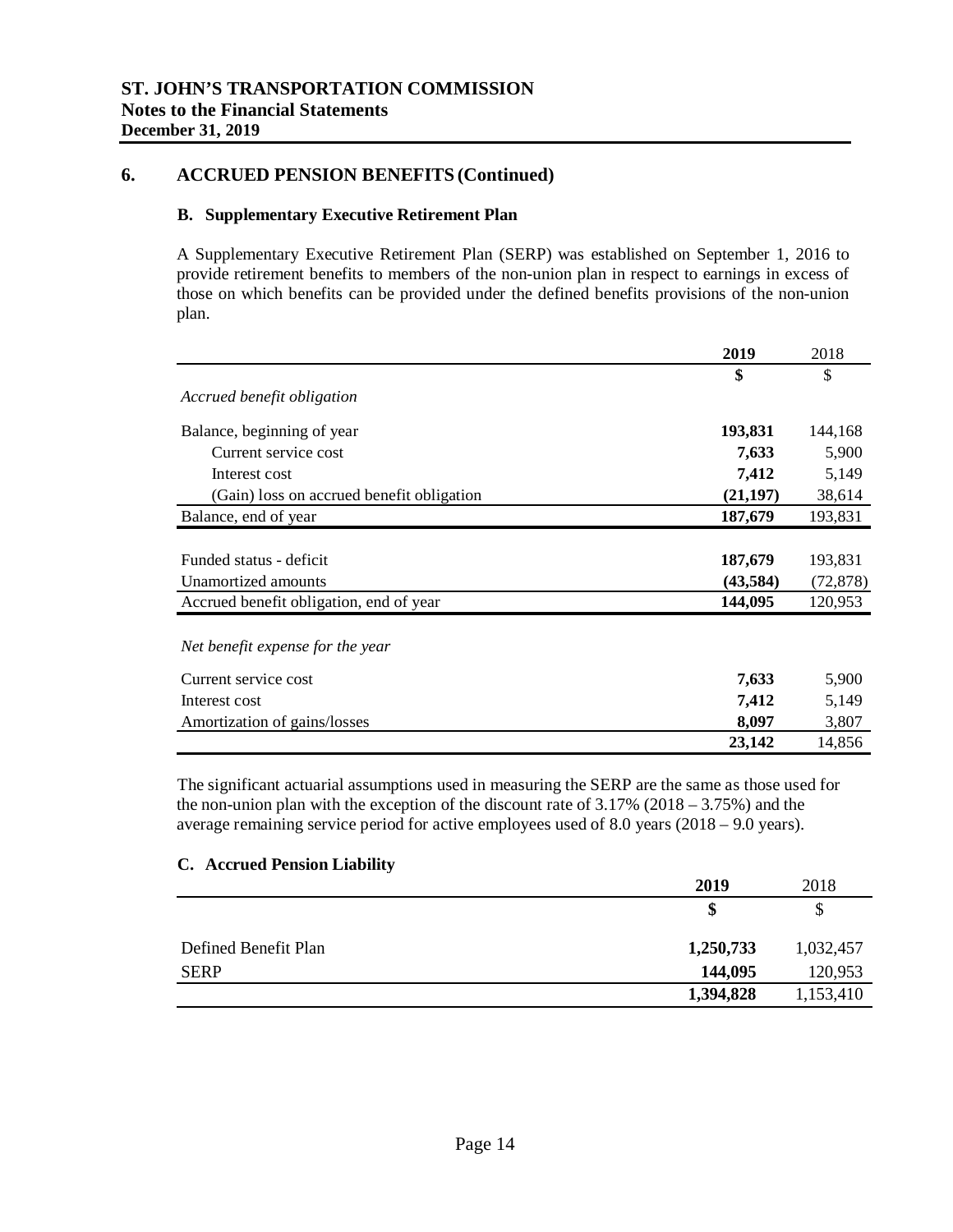### **7. RETIRING ALLOWANCE**

As of June 1, 2015, all employees who have completed at least ten (10) years of service shall be paid a retiring allowance equal to one (1) day for each year of service upon retirement.

Based on an actuarial valuation of the plan, completed as at December 31, 2018, the following results have been extrapolated to December 31, 2019:

|                                        | 2019      | 2018     |
|----------------------------------------|-----------|----------|
|                                        | \$        | \$       |
| Accrued benefit liability              |           |          |
| Balance, beginning of year             | 442,182   | 390,806  |
| Current service cost                   | 27,143    | 25,241   |
| Interest cost                          | 16,224    | 13,783   |
| Benefits paid                          | (26, 785) | (18,708) |
| Actuarial loss on benefit obligation   | 24,491    | 31,060   |
| Balance, end of year                   | 483,255   | 442,182  |
|                                        |           |          |
| Plan - deficit                         | 483,255   | 442,182  |
| Unamortized amounts                    | (63, 534) | (42,072) |
| Accrued benefit liability, end of year | 419,721   | 400,110  |
| Net benefit expense for the year       |           |          |
| Current service cost                   | 27,143    | 25,241   |

| Interest cost                | 16.224 | 13.783 |
|------------------------------|--------|--------|
| Amortization of gains/losses | 3.029  | 778    |
|                              | 46,396 | 39,802 |

The significant actuarial assumptions used in measuring the Commission's accrued retirement allowance liabilities are as follows:

|                                                       | 2019                    | 2018  |
|-------------------------------------------------------|-------------------------|-------|
|                                                       |                         |       |
| Discount Rate                                         | $3.17\%$                | 3.75% |
| Rate of compensation increase                         | $2.0\%$                 | 2.0%  |
| Average remaining service period for active employees | 13.8 years $13.8$ years |       |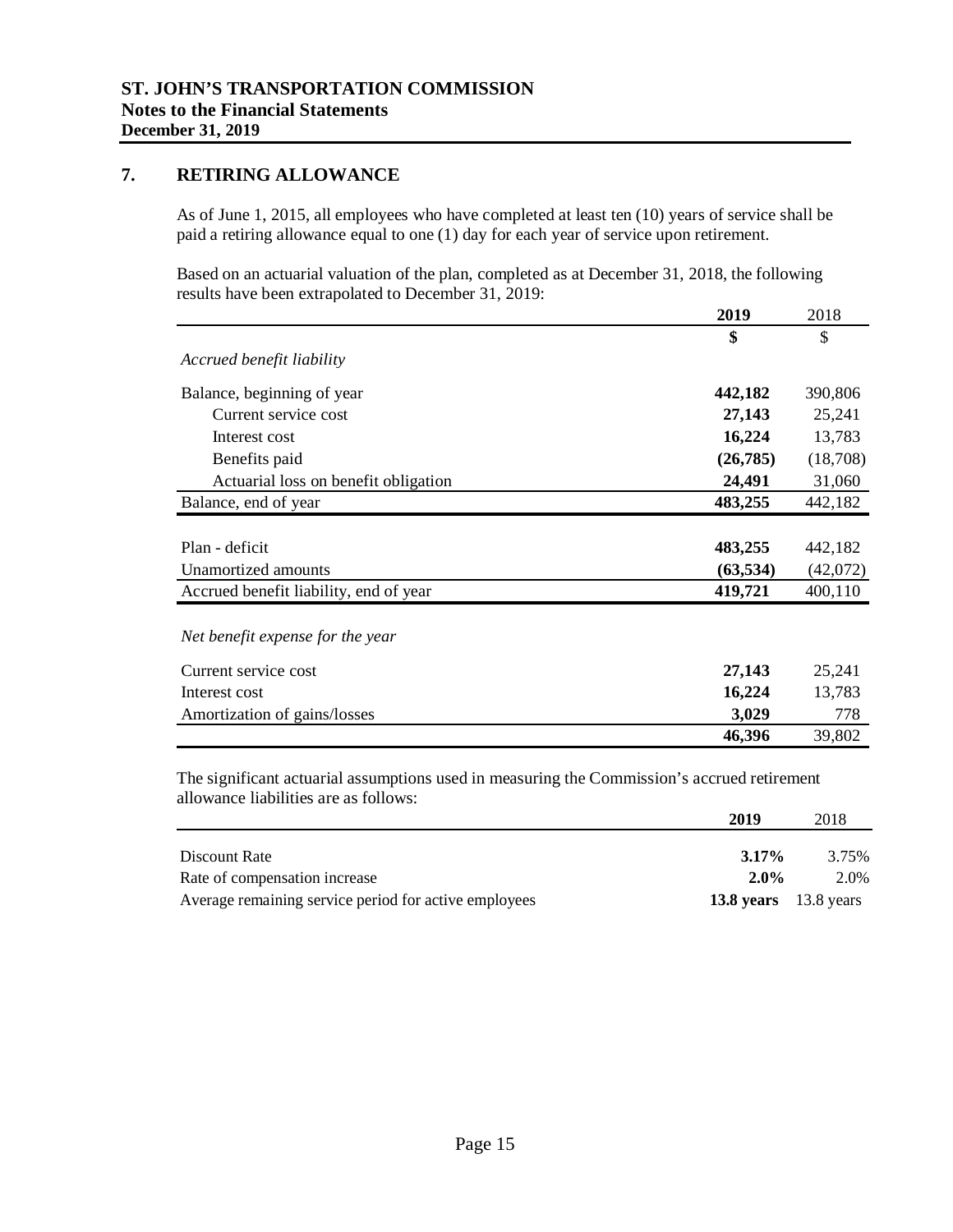### **8. EMPLOYEE FUTURE BENEFITS**

The Commission provides post-retirement benefits in the form of prescription drug coverage to both union and non-union employees and dental coverage to non-union employees.

Based on an actuarial valuation of the plan, completed as at December 31, 2018, the following results have been extrapolated to December 31, 2019:

|                                                       | 2019        | 2018        |
|-------------------------------------------------------|-------------|-------------|
|                                                       | \$          | \$          |
| Accrued benefit obligation                            |             |             |
| Balance, beginning of year                            | 13,813,148  | 15,909,425  |
| Current service cost                                  | 501,080     | 576,171     |
| Interest cost                                         | 520,199     | 559,102     |
| Benefits paid                                         | (142, 918)  | (436, 414)  |
| Actuarial loss (gain) on benefit obligation           | 2,193,608   | (2,795,136) |
| Balance, end of year                                  | 16,885,117  | 13,813,148  |
|                                                       |             |             |
| Plan status - deficit                                 | 16,885,117  | 13,813,148  |
| <b>Unamortized</b> amounts                            | (2,550,004) | (525, 542)  |
| Accrued benefit liability                             | 14,335,113  | 13,287,606  |
| Net benefit expense for the year                      |             |             |
| Current service cost                                  | 501,080     | 576,171     |
| Interest cost                                         | 520,199     | 559,102     |
| Amortization of gains/losses                          | 169,146     | 371,689     |
|                                                       | 1,190,425   | 1,506,962   |
| Significant assumptions used                          |             |             |
| Discount rate (obligation)                            | 3.17%       | 3.75%       |
| Discount rate (expense)                               | 3.75%       | 3.50%       |
| Average remaining service period for active employees | 13.8 years  | 13.8 years  |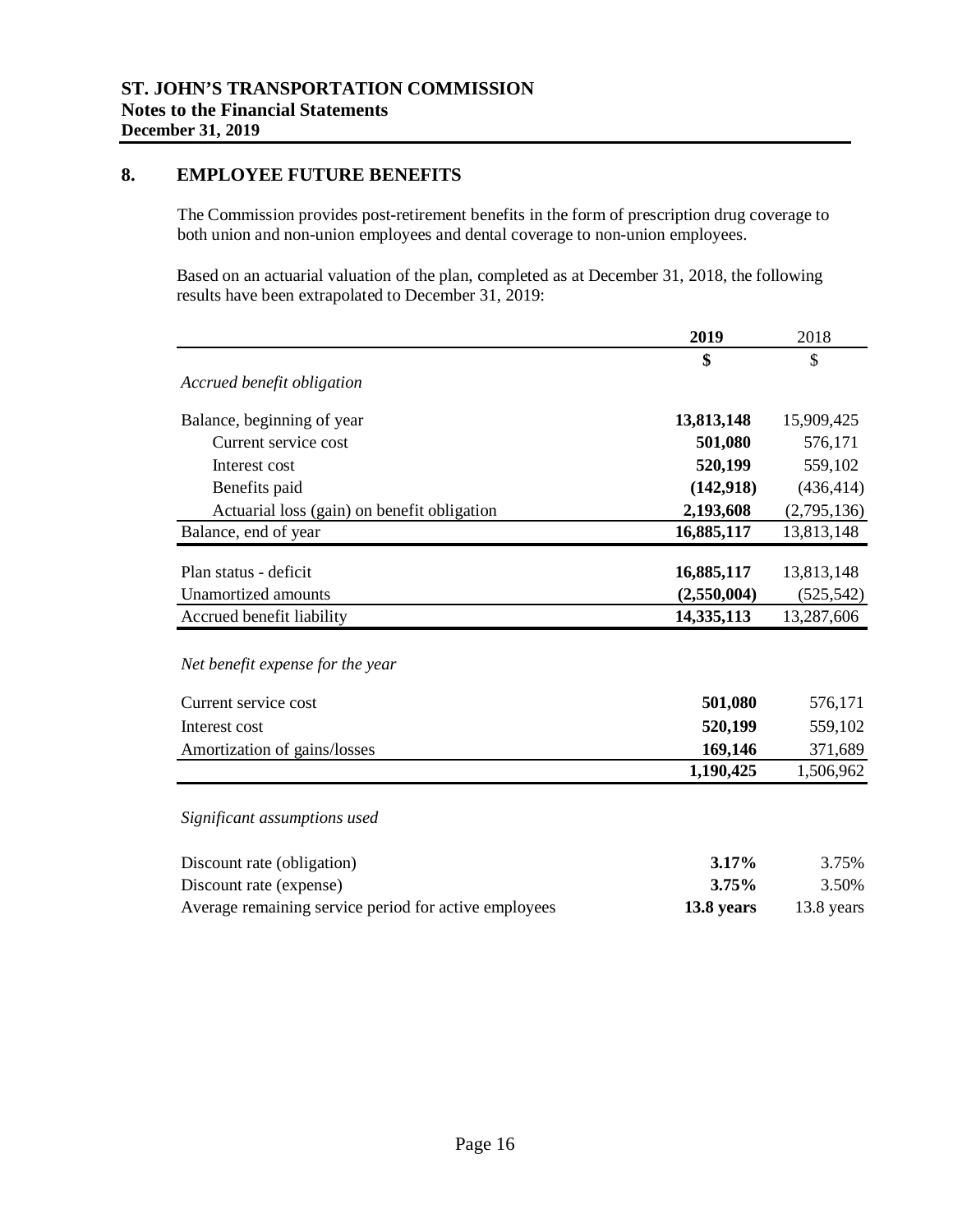### **9. CHANGE IN OTHER**

|                                          | 2019      | 2018       |
|------------------------------------------|-----------|------------|
|                                          | \$        | \$         |
| Accounts receivable                      | 58,973    | 133,471    |
| Parts, supplies and accessories          | (45,314)  | 283        |
| Prepaid expenses                         | (1,346)   | (2,421)    |
| Accounts payable and accrued liabilities | 177,503   | 177,688    |
| Accrued pension liability                | 241,418   | (213, 631) |
| Retiring allowance                       | 19,611    | 21,094     |
| Employee benefits payable                | 82,488    | 86,159     |
| Employee future benefits                 | 1,047,507 | 1,070,548  |
|                                          | 1,580,840 | 1,273,191  |

#### **10. CONTINGENCIES**

The Commission is contingently liable for claims below \$50,000 for all incidents prior to December 1, 2010 which are not covered under its current fleet and general insurance policies. Effective December 1, 2010 the Commission is contingently liable for claims below \$100,000. Management believes that the December 31, 2019 provision of \$574,819 (2018 - \$606,527) is adequate and has been recorded in the accounts where required.

#### **11. MUNICIPAL FUNDING**

Funding was provided by the City of St. John's for the 2019 operations as follows:

|                               | 2019       | 2018       |
|-------------------------------|------------|------------|
|                               |            |            |
| <b>Metrobus</b>               | 13,899,760 | 13,690,330 |
| Accessible services ("GoBus") | 4,068,540  | 3,915,690  |
|                               | 17,968,300 | 17,606,020 |

#### **12. CAPITAL FUNDING**

During the year, the City made a government transfer of \$328,454 (2018 - \$1,296,127) to the Commission. This transfer relates to projects funded by the Canada-Newfoundland and Labrador Bilateral Public Transit Infrastructure Fund (PTIF) Agreement and the City.

#### **13. ECONOMIC DEPENDENCE**

The Commission is dependent on funding from the City to fund ongoing operations.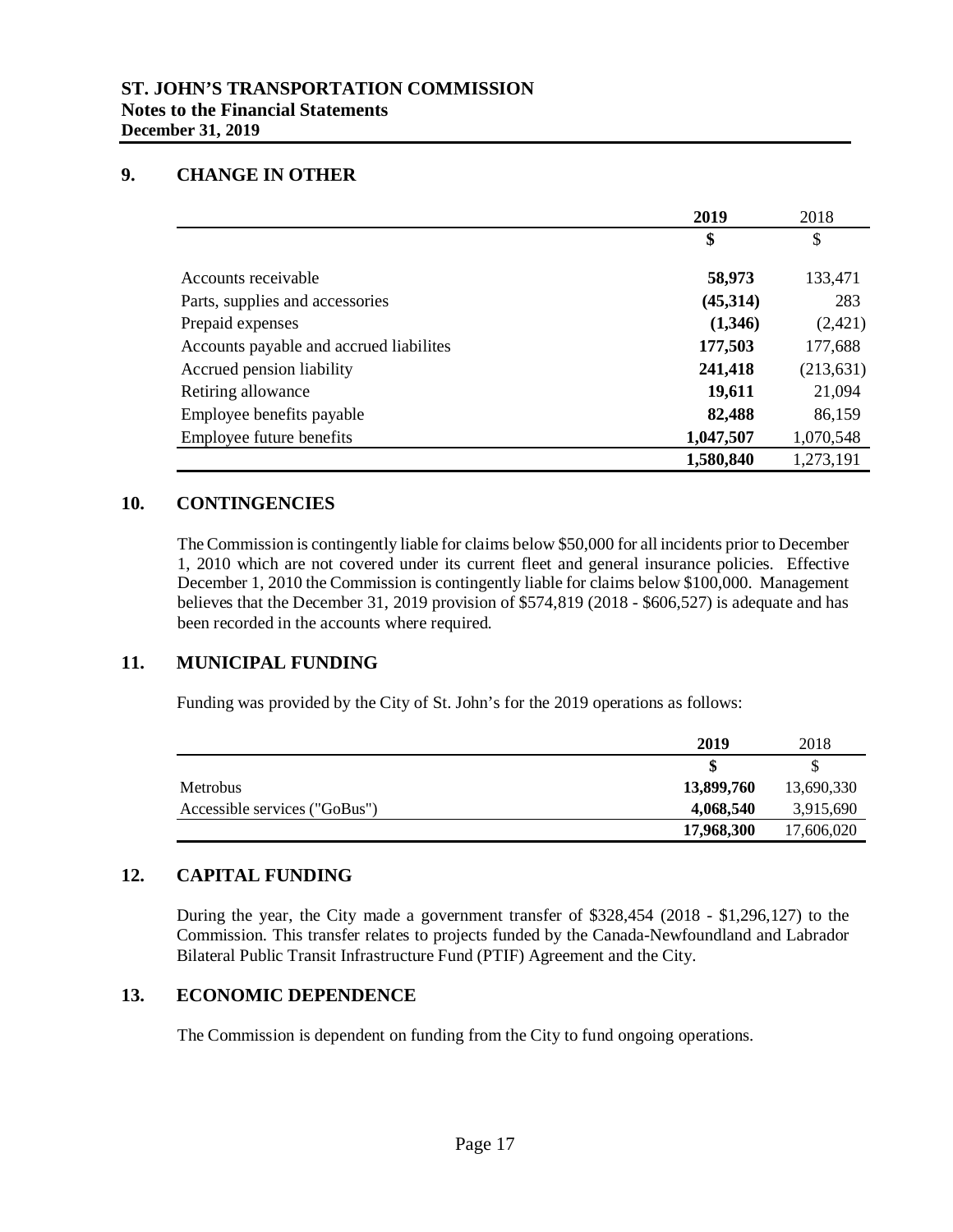### **14. BUDGET AMOUNTS**

Budget data presented in these financial statements are based upon the 2019 budget approved by the Commission and the City. The table below reconciles the approved budget to the budget figures reported in these financial statements.

|                                       | <b>Budget</b> |
|---------------------------------------|---------------|
|                                       | 2019          |
|                                       | \$            |
| <b>Revenue</b>                        |               |
| <b>Operating - Metrobus</b>           | 7,567,600     |
| Municipal funding - Metrobus          | 13,899,760    |
| <b>Operating - GoBus</b>              | 428,090       |
| Municipal funding - GoBus             | 4,068,540     |
| Total revenues                        | 25,963,990    |
| <b>Expenses</b>                       |               |
| <b>Operating - Metrobus</b>           | 19,979,470    |
| Capital - Metrobus                    | 1,487,890     |
| <b>Operating - GoBus</b>              | 4,283,620     |
| Capital - GoBus                       | 213,010       |
| Total revenues                        | 25,963,990    |
| <b>Total approved budget</b>          |               |
| Less:                                 |               |
| Amortization                          | (3,384,270)   |
| Accrued retiring allowance            | (1,489)       |
| Change in pension obligation          | (319, 173)    |
| Change in employee benefits liability | (816,205)     |
| Add:                                  |               |
| Debt principal payments               | 1,463,000     |
| Total adjustments                     | (3,058,137)   |
| <b>Total budgeted deficit</b>         | (3,058,137)   |
|                                       |               |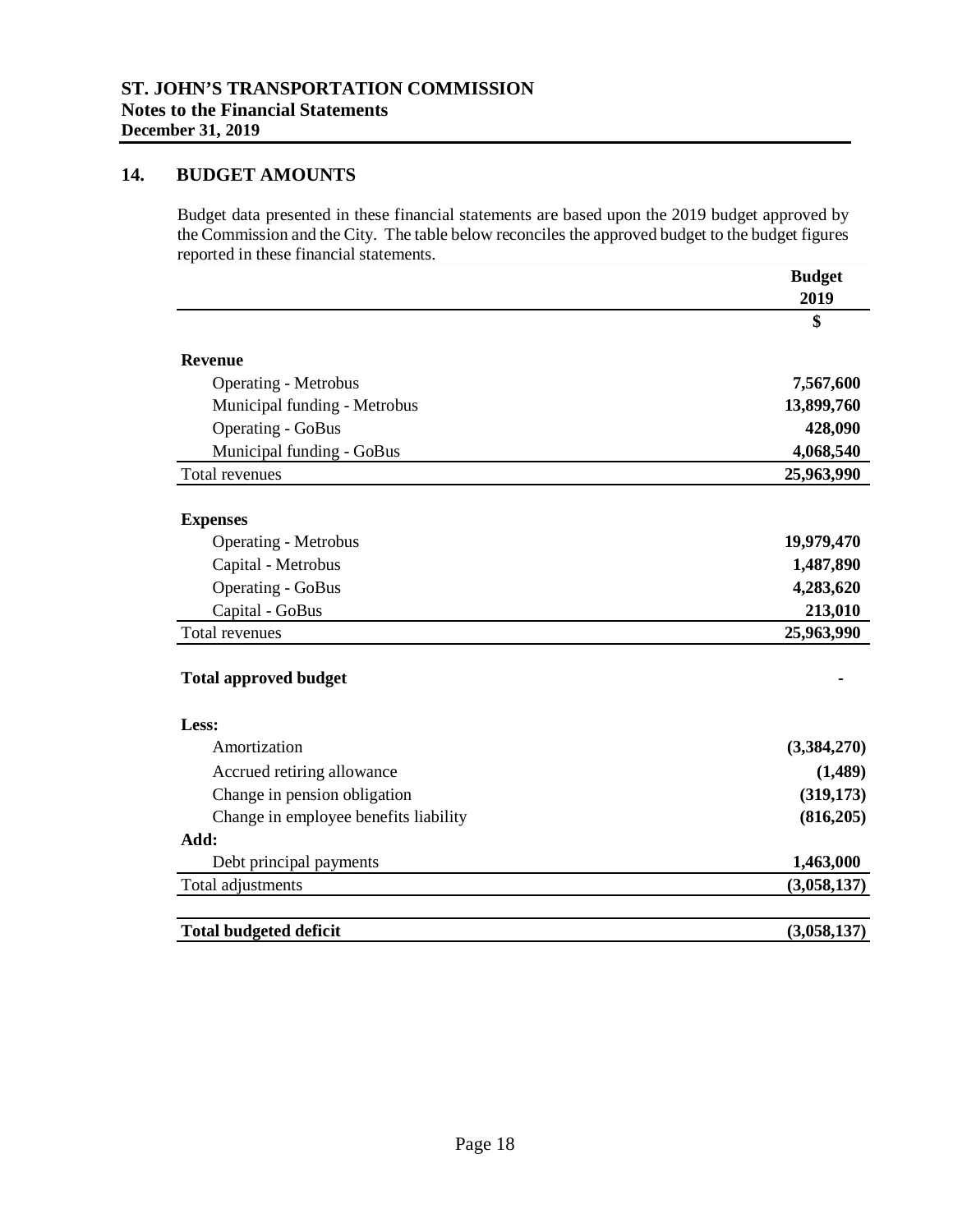#### **15. ACCESSIBLE SERVICES**

The Commission is responsible for providing accessible services known as GoBus. The Commission oversees the delivery of services currently contracted to MVT Canadian Bus, Inc for the period of 5 years ending December 31, 2021. As part of this arrangement, the Commission leases accessible transit buses to MVT Canadian Bus, Inc at a nominal amount for the duration of the operating contract noted above. These buses remain the legal assets of the Commission and have been included on Schedule 4. The Commission receives a separate operating subsidy from the City of St. John's to cover the cost of providing the service on an annual basis. See Schedule 6 for further details on the revenue and expenses associated with the delivery of accessible services.

#### **16. SUBSEQUENT EVENT**

Subsequent to year end, the World Health Organization ("WHO") announced a global health emergency because of a new strain of coronavirus, "COVID-19". In March 2020, the WHO classified the COVID-19 outbreak as a pandemic, based on the rapid increase in exposure globally. The full impact of the COVID-19 outbreak continues to evolve throughout the world, including Canada. Given the daily evolution of the COVID-19 outbreak and the global responses to curb its spread, the impact on the Commission will not be known with certainty for months to come.

The Commission has already seen a drop in ridership on both Metrobus and GoBus, resulting in a loss of revenues on Metrobus and a drop in expenses as payments to the GoBus contractor have decreased. If the pandemic continues, it may negatively impact the Commission's defined benefit pension liability (Note 6), and may have an adverse effect on the Commission's results of future operations in the fiscal year 2020.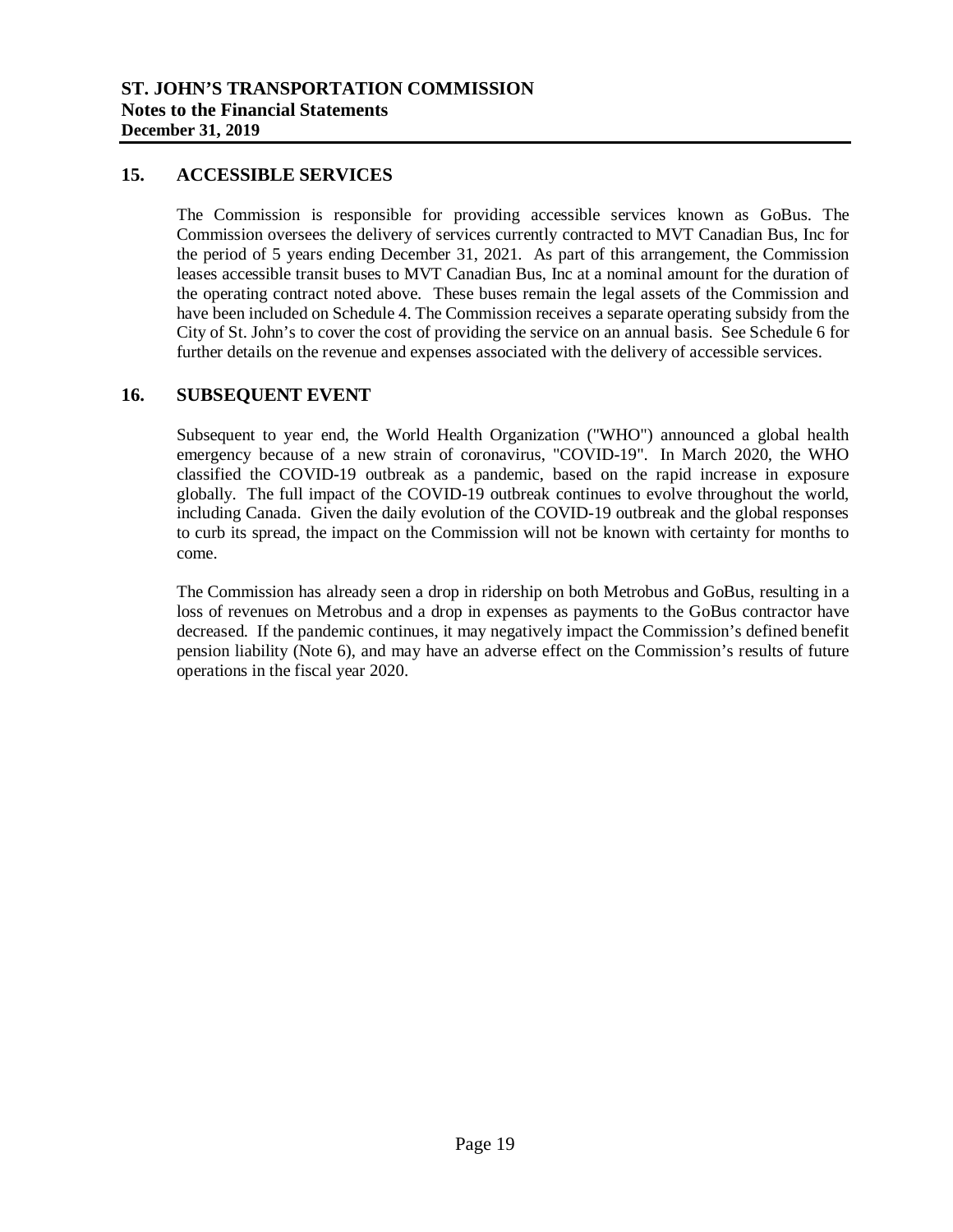#### **Schedules of Expenses**

**Year Ended December 31, 2019**

|                              | <b>Actual</b><br>2019 | Actual<br>2018    |
|------------------------------|-----------------------|-------------------|
|                              | \$                    | \$                |
| <b>Operations</b>            |                       | <b>SCHEDULE 1</b> |
| Operators' salaries          | 5,709,433             | 5,709,045         |
| Diesel fuel                  | 1,927,022             | 1,974,554         |
| Operations' salaries         | 1,406,128             | 1,375,109         |
| <b>Community Bus</b>         | 124,935               | 124,306           |
| Advertising                  | 201,972               | 92,376            |
| Transit advertising          | 91,078                | 94,359            |
| Promotions                   | 77,052                | 88,391            |
| Uniforms and clothing        | 65,610                | 64,437            |
| Licenses                     | 60,378                | 64,686            |
| The LINK                     | 44,619                | 72,883            |
| Bus charter                  | 44,138                | 40,136            |
| Company vehicles             | 32,848                | 31,394            |
| Registration and memberships | 30,043                | 23,086            |
| Communication equipment      | 27,980                | 35,961            |
| Schedules and transfers      | 14,374                | 12,140            |
| Miscellaneous                | 13,908                | 15,909            |
|                              | 9,871,518             | 9,818,772         |
| <b>Maintenance</b>           |                       | <b>SCHEDULE 2</b> |
| Garage salaries              | 2,263,640             | 2,238,006         |
| Wash salaries                | 333,696               | 324.535           |

| Wash salaries             | 333,696   | 324,535   |
|---------------------------|-----------|-----------|
| Stock parts               | 721,237   | 609,341   |
| Utilities                 | 383,115   | 343,264   |
| Building and yards        | 150,904   | 164,655   |
| <b>Tires</b>              | 148,196   | 110,720   |
| <b>Bus</b> lubricants     | 91,400    | 85,489    |
| Garage expense            | 78,868    | 71,929    |
| Maintenance vehicles      | 45,016    | 37,031    |
| Janitorial and sanitation | 42,597    | 39,194    |
| Bus stops and shelters    | 30,260    | 38,744    |
| Shop tools and equipment  | 21,523    | 21,060    |
| Farebox repairs           | 12,081    | 19,973    |
| Body shop supplies        | 5,300     | 15,014    |
| Bus wash                  | 3,892     | 12,068    |
|                           | 4,331,725 | 4,131,023 |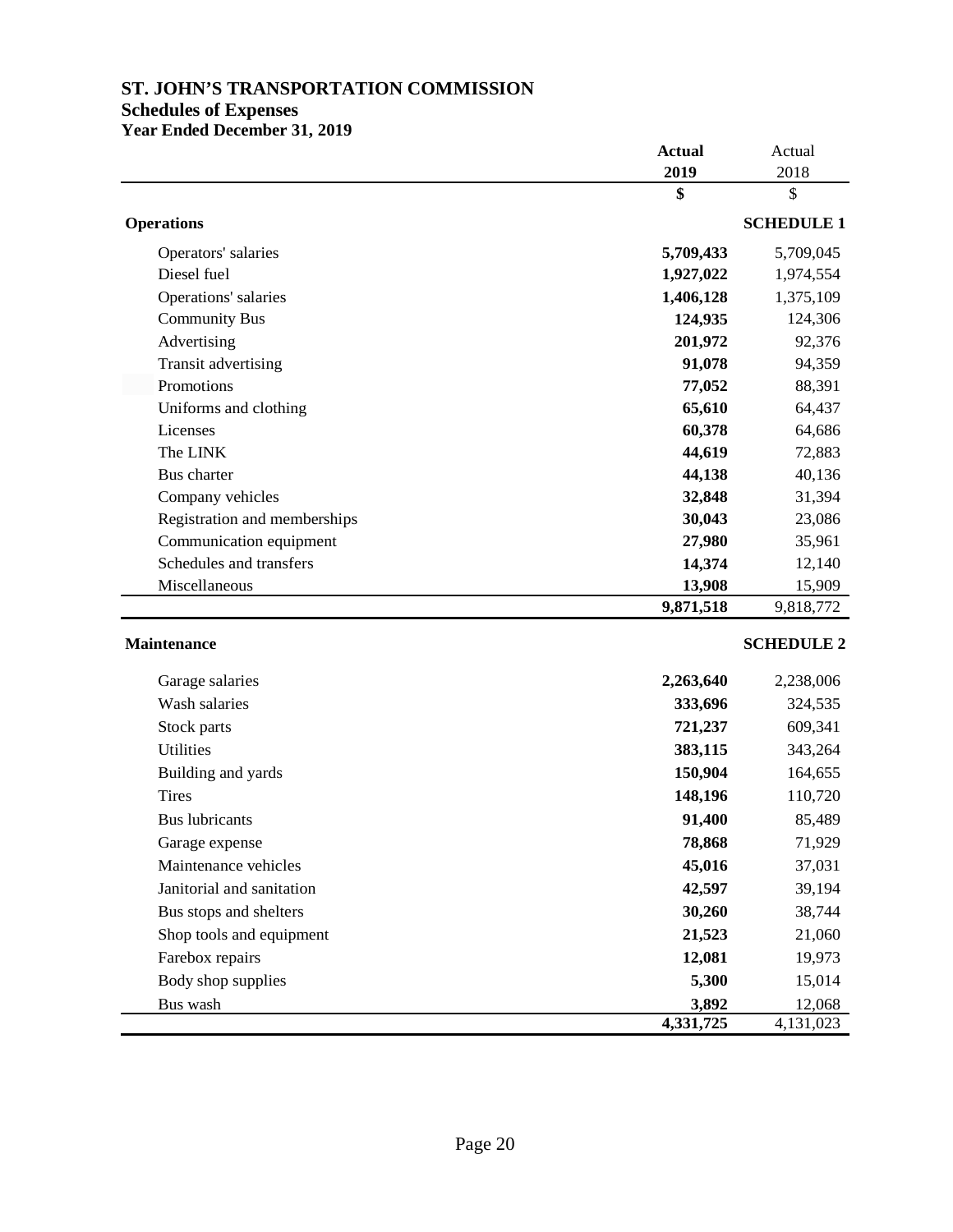#### **Schedules of Expenses**

**Year Ended December 31, 2019**

|                                            | <b>Actual</b> | Actual            |
|--------------------------------------------|---------------|-------------------|
|                                            | 2019          | 2018              |
|                                            | \$            | \$                |
|                                            |               | <b>SCHEDULE 3</b> |
| <b>Finance and administration</b>          |               |                   |
| Administrative and commissioners' salaries | 922,160       | 906,874           |
| Other benefits                             | 999,014       | 790,693           |
| Fleet insurance                            | 612,514       | 410,911           |
| Sick leave                                 | 355,561       | 306,977           |
| Computer                                   | 226,648       | 187,597           |
| Employer's payroll taxes                   | 222,736       | 219,536           |
| Office                                     | 75,447        | 70,411            |
| Professional fees                          | 72,075        | 43,686            |
| Miscellaneous                              | 59,027        | 54,700            |
| General insurance                          | 36,493        | 33,603            |
| Telephone                                  | 35,052        | 35,349            |
| Training                                   | 11,106        | 23,299            |
| Travel                                     | 8,420         | 8,433             |
| Bad debt expense                           | 2,550         | 2,883             |
| Loss on disposal of capital assets         |               | 19,569            |
|                                            | 3,638,803     | 3,114,521         |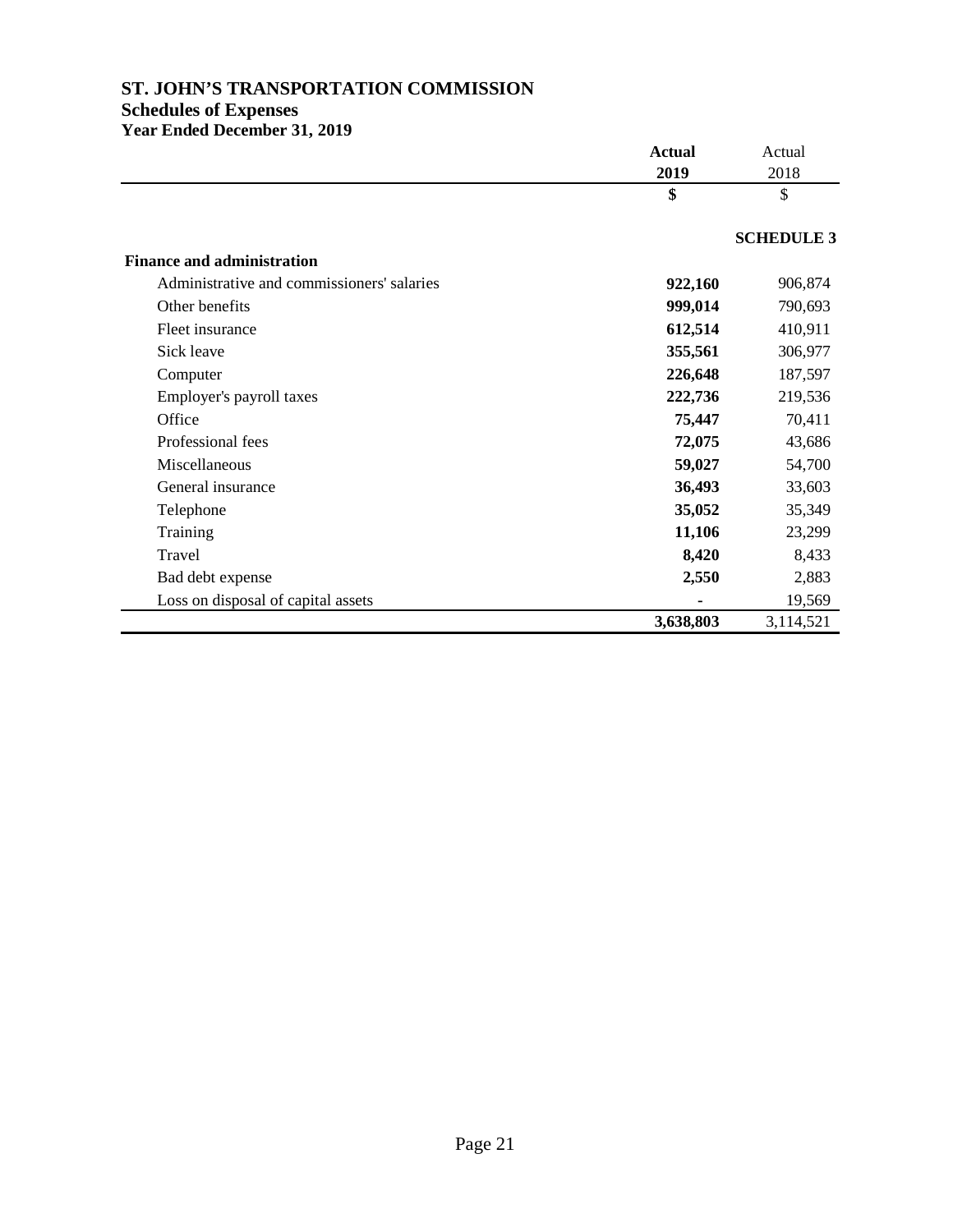# **ST. JOHN'S TRANSPORTATION COMMISSIONSchedule of Tangible Capital Assets**

**Year Ended December 31, 2019**

**SCHEDULE 4**

|                                 |                          |                          |                  |                            |                          | 2019                     |                          |                          |                            |                          |                | 2018          |
|---------------------------------|--------------------------|--------------------------|------------------|----------------------------|--------------------------|--------------------------|--------------------------|--------------------------|----------------------------|--------------------------|----------------|---------------|
|                                 |                          | <b>Bus</b>               |                  | <b>Office</b><br>furniture |                          |                          |                          | Land                     |                            |                          |                |               |
|                                 | <b>Buses</b>             | operating<br>equipment   | <b>Buildings</b> | and<br>equipment           | Garage<br>equipment      | Vehicles                 | Land                     | improve-<br>ments        | <b>Building</b><br>systems | Fareboxes                | <b>Total</b>   | Total         |
|                                 | \$                       | \$                       | \$               | \$                         | \$                       | \$                       | \$                       | \$                       | \$                         | \$                       | \$             | \$            |
| Cost                            |                          |                          |                  |                            |                          |                          |                          |                          |                            |                          |                |               |
| Cost, beginning of year         | 23,965,580               | 2,929,810                | 23,123,902       | 2,096,888                  | 2,458,552                | 143,162                  | 5,838,356                | 1,518,816                | 7,171,394                  | 603,601                  | 69,850,061     | 68,679,851    |
| <b>Additions</b>                |                          | 104,392                  | 286,356          | 13,420                     |                          |                          |                          | $\overline{\phantom{a}}$ |                            |                          | 404,168        | 2,304,901     |
| Disposals and write downs       | $\overline{\phantom{a}}$ | $\overline{\phantom{a}}$ |                  | $\overline{\phantom{a}}$   | $\overline{\phantom{a}}$ | $\overline{\phantom{a}}$ | $\overline{\phantom{a}}$ | $\overline{\phantom{0}}$ |                            |                          | $\blacksquare$ | (1, 134, 691) |
| Cost, end of year               | 23,965,580               | 3,034,202                | 23,410,258       | 2,110,308                  | 2,458,552                | 143,162                  | 5,838,356                | 1,518,816                | 7,171,394                  | 603,601                  | 70,254,229     | 69,850,061    |
| <b>Accumulated Amortization</b> |                          |                          |                  |                            |                          |                          |                          |                          |                            |                          |                |               |
| Accumulated amortization,       |                          |                          |                  |                            |                          |                          |                          |                          |                            |                          |                |               |
| beginning of year               | 13,775,357               | 2,086,503                | 3,061,362        | 1,330,870                  | 1,280,893                | 103,618                  | $\overline{\phantom{a}}$ | 286,168                  | 1,782,174                  | 603,601                  | 24,310,546     | 21,970,683    |
| Amortization                    | 1,763,350                | 250,493                  | 589,576          | 128,304                    | 131,656                  | 20,449                   | $\overline{\phantom{0}}$ | 49,306                   | 358,569                    | $\overline{\phantom{a}}$ | 3,291,703      | 3,447,958     |
| Disposals and write downs       |                          |                          |                  |                            |                          | $\overline{\phantom{a}}$ | $\overline{\phantom{a}}$ | $\overline{\phantom{a}}$ |                            |                          | $\blacksquare$ | (1,108,096)   |
| Accumulated amortization,       |                          |                          |                  |                            |                          |                          |                          |                          |                            |                          |                |               |
| end of year                     | 15,538,707               | 2,336,996                | 3,650,938        | 1,459,174                  | 1,412,549                | 124,067                  | $\blacksquare$           | 335,474                  | 2,140,743                  | 603,601                  | 27,602,249     | 24,310,546    |
| Net book value                  | 8,426,873                | 697,206                  | 19,759,320       | 651,133                    | 1,046,003                | 19,095                   | 5,838,356                | 1,183,342                | 5,030,651                  |                          | 42,651,980     | 45,539,515    |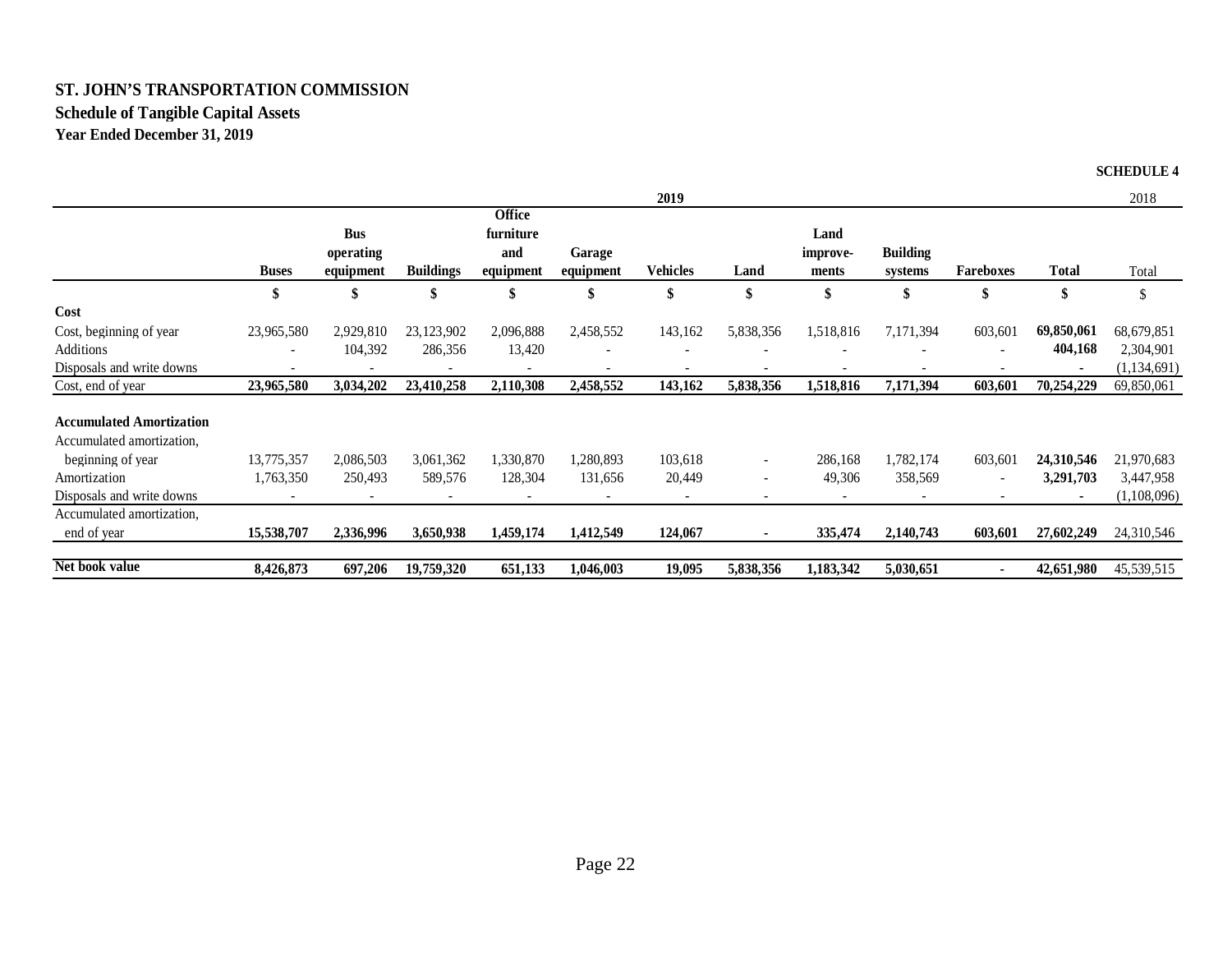#### **Schedule of Age-Friendly Newfoundland and Labrador Transportation Project Year Ended December 31, 2019**

|                                             | <b>Actual</b> | Actual            |  |
|---------------------------------------------|---------------|-------------------|--|
|                                             | 2019          | 2018              |  |
|                                             | \$            | \$                |  |
| <b>COMMUNITY BUS</b>                        |               |                   |  |
|                                             |               | <b>SCHEDULE 5</b> |  |
| <b>Revenues</b>                             |               |                   |  |
| Government grant                            | 100,000       | 100,000           |  |
| Passenger fares                             | 20,098        | 20,719            |  |
|                                             | 120,098       | 120,719           |  |
| <b>Expenses</b>                             |               |                   |  |
| Operators' salaries                         | 68,208        | 67,892            |  |
| Amortization                                | 21,850        | 21,850            |  |
| Miscellaneous                               | 16,309        | 17,682            |  |
| <b>Benefits</b>                             | 15,506        | 14,803            |  |
| Maintenance expense                         | 11,252        | 12,041            |  |
| Diesel expense                              | 13,660        | 11,888            |  |
| Interest expense                            |               | 329               |  |
|                                             | 146,785       | 146,485           |  |
| <b>Excess of expenditures over revenues</b> | (26, 687)     | (25,766)          |  |